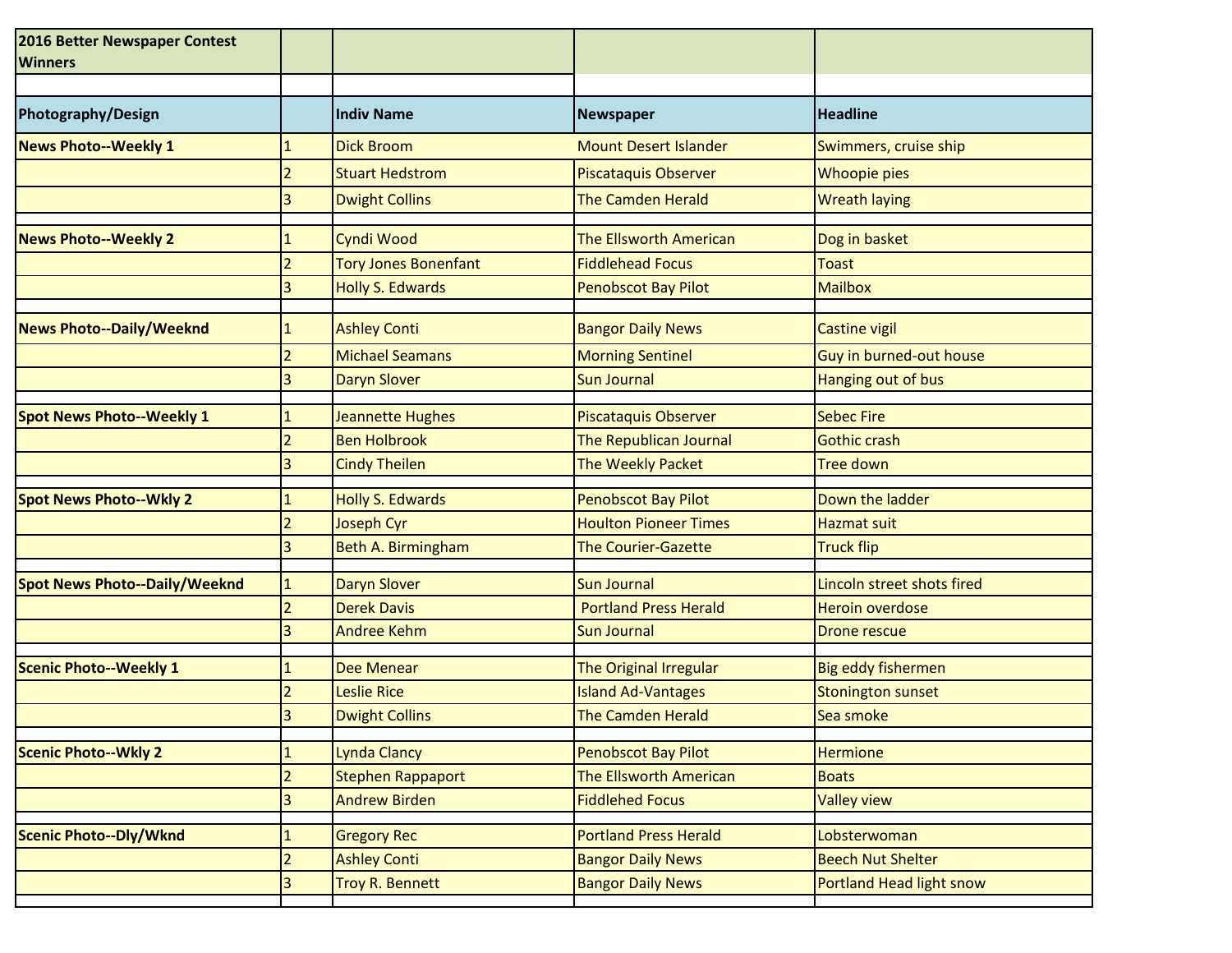| <b>People Photo--Weekly 1</b>  | $\mathbf{1}$             | <b>Dee Menear</b>       | <b>The Original Irregular</b>                       | Singing girl             |
|--------------------------------|--------------------------|-------------------------|-----------------------------------------------------|--------------------------|
|                                | $\overline{2}$           | <b>Anne Berleant</b>    | The Weekly Packet                                   | <b>Boy at voting</b>     |
|                                | $\overline{\mathbf{3}}$  | <b>Heidi Murphy</b>     | The Original Irregular                              | <b>Guitar face</b>       |
| <b>People Photo--Wkly 2</b>    |                          | <b>Taylor Vortherms</b> | The Ellsworth American                              | <b>Triston name tag</b>  |
|                                | $\overline{2}$           | Joseph Cyr              | <b>Houlton Pioneer Times</b>                        | Graduation               |
|                                | 3                        | Beth A. Birmingham      | <b>The Courier-Gazette</b>                          | Lady with beagle         |
| <b>People Photo--Dly/Wknd</b>  |                          | <b>Ashley Conti</b>     |                                                     | <b>Rachel and Connor</b> |
|                                | $\overline{\phantom{a}}$ | <b>Michael Seamans</b>  | <b>Bangor Daily News</b><br><b>Morning Sentinel</b> | Robber caught            |
|                                |                          |                         | <b>Portland Press Herald</b>                        | Ice fisherman            |
|                                |                          | <b>Ben McCanna</b>      |                                                     |                          |
| <b>Picture Story--Wkly</b>     | 1                        | Daniel Dunkle, Beth A.  | <b>The Courier-Gazette</b>                          | Vigil                    |
|                                | $\overline{2}$           | <b>Dee Menear</b>       | The Original Irregular                              | Drag contest             |
|                                |                          | <b>Stuart Hedstrom</b>  | <b>Piscataquis Observer</b>                         | Dog sledding             |
| <b>Picture Story--Dly/Wknd</b> |                          | <b>Ben McCanna</b>      | <b>Portland Press Herald</b>                        | Marie & Caleb            |
|                                |                          | <b>Gregory Rec</b>      | <b>Portland Press Herald</b>                        | <b>Gulf of Maine</b>     |
|                                | 3                        | <b>Gabe Souza</b>       | <b>Portland Press Herald</b>                        | NH campaign trail        |
| <b>Feature Photo--Weekly 1</b> |                          | <b>Anne Berleant</b>    | <b>Castine Patriot</b>                              | <b>Kids and cow</b>      |
|                                | $\overline{2}$           | Don Eno                 | <b>St. John Valley Times</b>                        | <b>Fireworks</b>         |
|                                | 3                        | <b>Earl Brechlin</b>    | <b>Mount Desert Islander</b>                        | <b>Moonshot</b>          |
| <b>Feature Photo--Wkly 2</b>   |                          | <b>Steve Fuller</b>     | The Ellsworth American                              | Little graduates         |
|                                | $\overline{2}$           | Jessica Potila          | <b>Fiddlehead Focus</b>                             | Snowflake catcher        |
|                                | 3                        | <b>Kelly Woods</b>      | <b>The Courier-Gazette</b>                          | Sea gull                 |
|                                |                          |                         |                                                     |                          |
| Feature Photo--Dly/Wknd        |                          | <b>Gregory Rec</b>      | <b>Portland Press Herald</b>                        | <b>Fiddlers</b>          |
|                                |                          | <b>Andree Kehn</b>      | <b>Sun Journal</b>                                  | <b>Underwater kids</b>   |
|                                |                          | <b>Andree Kehn</b>      | <b>Sun Journal</b>                                  | <b>Underwear skier</b>   |
| <b>Sports Photo--Weekly 1</b>  |                          | <b>Anne Berleant</b>    | The Weekly Packet                                   | <b>Gold ball</b>         |
|                                | 2                        | <b>Mark Haskell</b>     | The Republican Journal                              | Tag in the face          |
|                                | $\overline{3}$           | <b>Jane Mavor Small</b> | <b>Aroostook Republican</b>                         | Inside park HR           |
| <b>Sports Photo--Wkly 2</b>    | 1                        | <b>Ken Waltz</b>        | <b>The Courier-Gazette</b>                          | <b>Baseball catch</b>    |
|                                | $\overline{2}$           | <b>Ken Waltz</b>        | The Courier-Gazette                                 | Soccer kick              |
|                                | $\overline{3}$           | Joseph Cyr              | <b>Houlton Pioneer Times</b>                        | <b>Basketball grab</b>   |
| <b>Sports Photo--Dly/Wknd</b>  | $\mathbf{1}$             | <b>Ashley Conti</b>     | <b>Bangor Daily News</b>                            | Overtime Win--Basketball |
|                                |                          |                         |                                                     |                          |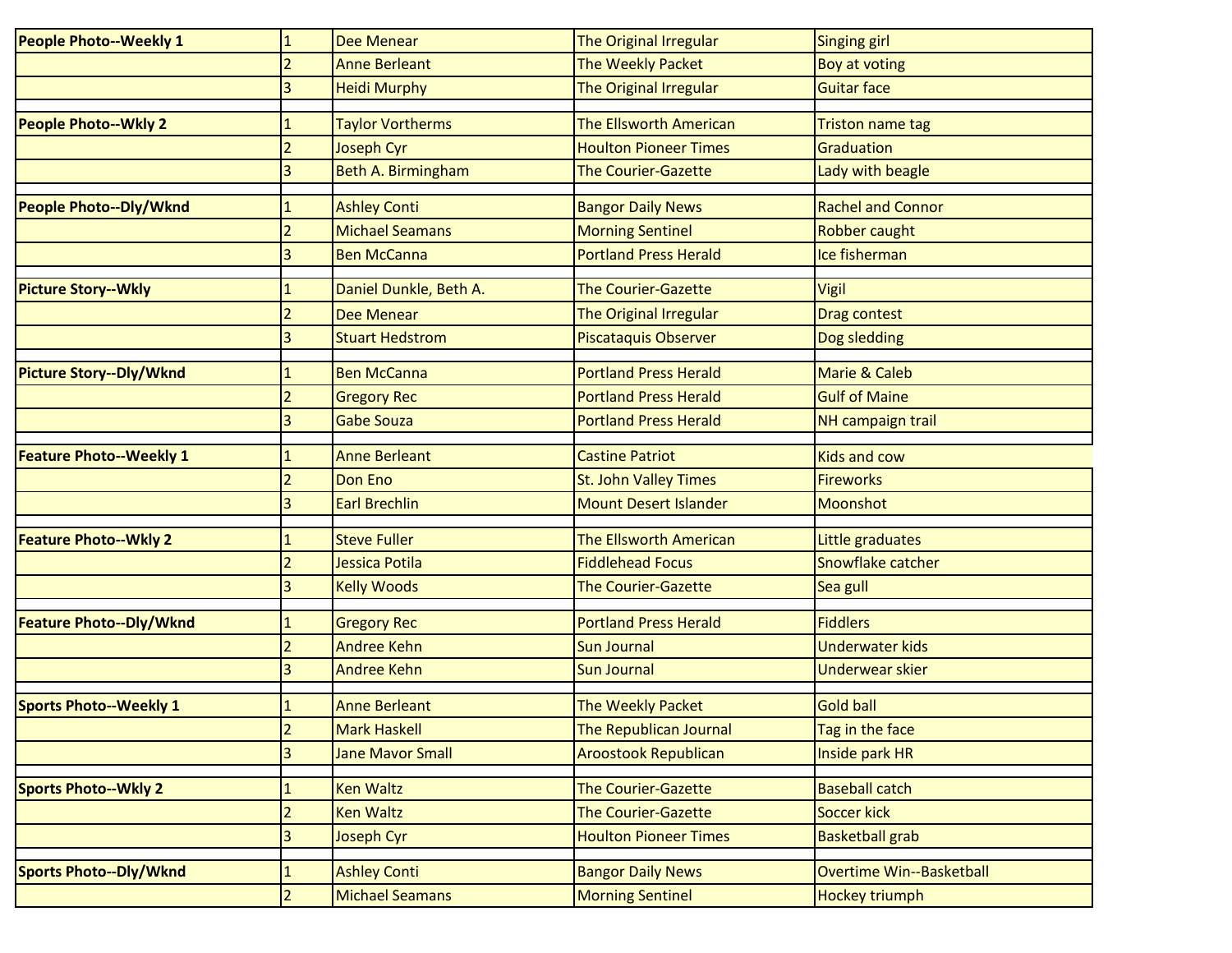|                                        | 3              | <b>Russ Dillingham</b>                          | <b>Sun Journal</b>            | St. Dom's aerial tag         |
|----------------------------------------|----------------|-------------------------------------------------|-------------------------------|------------------------------|
| <b>Ilustration--Wkly</b>               |                | <b>Christine Dunkle</b>                         | <b>The Courier-Gazette</b>    | <b>Monsters</b>              |
|                                        | $\overline{2}$ | <b>David Fickett</b>                            | <b>Mount Desert Islander</b>  | Lusitania                    |
|                                        | 3              | <b>Dave Dailey</b>                              | <b>The Camden Herald</b>      |                              |
|                                        |                |                                                 |                               | <b>Depression</b>            |
| <b>Ilustration--Dly/Wknd</b>           | 1              | <b>Heather McCarthy</b>                         | <b>Sun Journal</b>            | <b>Dinosaurs</b>             |
|                                        | $\overline{2}$ | <b>Michael Fisher</b>                           | <b>Portland Press Herald</b>  | <b>Plot twist</b>            |
|                                        | 3              | C. Ernie Anderson                               | <b>Sun Journal</b>            | Ali vs. Liston               |
| <b>Graphic--Wkly</b>                   |                | <b>George Eaton</b>                             | <b>Castine Patriot</b>        | <b>Hermione</b>              |
|                                        |                | <b>Jordan Bailey</b>                            | The Republican Journal        | <b>Student visas</b>         |
|                                        | 3              | <b>Barbara Tedesco</b>                          | <b>Mount Desert Islander</b>  | <b>Map</b>                   |
|                                        |                |                                                 |                               |                              |
| Graphic--Dly/Wknd                      |                | <b>Heather McCarthy</b>                         | <b>Sun Journal</b>            | Oil                          |
|                                        |                | <b>Sharon Wood</b>                              | <b>Kennebec Journal</b>       | The odds                     |
|                                        | 3              | <b>Michael Fisher</b>                           | <b>Portland Press Herald</b>  | Kidney                       |
| <b>Specialty Page Design--Wkly</b>     |                | Christine Dunkle & Dagney C.<br><b>Ernest</b>   | The Republican Journal        | 4/2/15 Arts & Entertainment  |
|                                        |                | <b>Michelle Snowden</b>                         | The Ellsworth American        | 12/31/15 Arts & Leisure      |
|                                        | 3              | Christine Dunkle & Dagney C.<br><b>Ernest</b>   | <b>The Courier-Gazette</b>    | 2/11/16 Arts & Entertainment |
| <b>Specialty Page Design--Dly/Wknd</b> |                | <b>Sally Ericson</b>                            | <b>Maine Sunday Telegram</b>  | <b>GMOs</b>                  |
|                                        | $\overline{2}$ | <b>Heather McCarthy</b>                         | <b>Sun Journal</b>            | Pumped on Pumpkin            |
|                                        | 3              | <b>Pete Gorski</b>                              | <b>Maine Sunday Telegram</b>  | <b>Star Wars</b>             |
| <b>Front Page Design--Wkly 1</b>       |                | Christine Dunkle & Stephanie<br><b>Grinnell</b> | <b>The Republican Journal</b> |                              |
|                                        | $\overline{2}$ | <b>Staff</b>                                    | <b>St. John Valley Times</b>  |                              |
|                                        | 3              | <b>Heidi Murphy</b>                             | The Original Irregular        |                              |
| <b>Front Page Design--Wkly 2</b>       | ÷,             | Debbie Post & Daniel Dunkle                     | <b>The Courier-Gazette</b>    |                              |
|                                        | 2              | Debbie Post & Daniel Dunkle                     | <b>The Courier-Gazette</b>    |                              |
|                                        | 3              | <b>David Fickett</b>                            | The Ellsworth American        |                              |
|                                        |                |                                                 |                               |                              |
| <b>Front Page Design--Dly/Wknd</b>     | $\mathbf{1}$   | <b>Staff</b>                                    | <b>Maine Sunday Telegram</b>  | Your Ships Have Come In      |
|                                        | $\overline{2}$ | <b>Staff</b>                                    | <b>Maine Sunday Telegram</b>  | <b>The Heroin Trails</b>     |
|                                        | 3              | <b>Staff</b>                                    | Sun Journal                   | <b>River Rescue</b>          |
|                                        | HM             | <b>Sharon Wood</b>                              | Kennebec Journal              | <b>Augusta Burns</b>         |
|                                        |                |                                                 |                               |                              |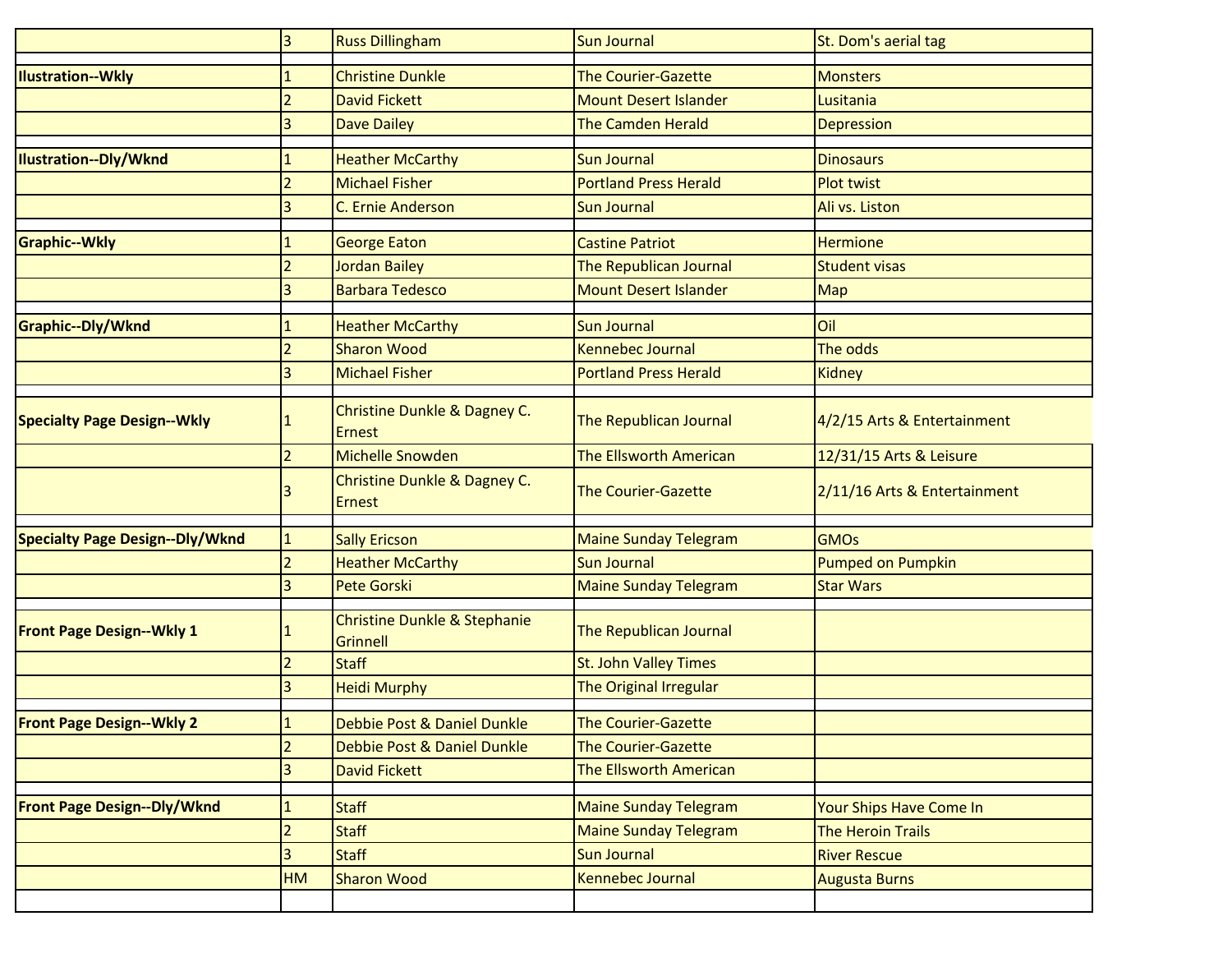| <b>Sections</b>                   |                          |                                               |                               |                                     |
|-----------------------------------|--------------------------|-----------------------------------------------|-------------------------------|-------------------------------------|
| <b>Editorial Page--Wkly</b>       |                          | <b>Staff</b>                                  | <b>Mount Desert Islander</b>  |                                     |
|                                   | $\overline{\phantom{a}}$ | <b>Staff</b>                                  | <b>The Camden Herald</b>      |                                     |
|                                   | 3                        | <b>Staff</b>                                  | The Lincoln County News       |                                     |
| Editorial Page--Dly/Wknd          |                          | <b>Staff</b>                                  | <b>Portland Press Herald</b>  |                                     |
|                                   | $\overline{2}$           | Ben Bragdon, Stephanie Law                    | <b>Morning Sentinel</b>       |                                     |
|                                   | 3                        | <b>Staff</b>                                  | <b>Bangor Daily News</b>      |                                     |
| <b>Business Section--Wkly</b>     | $\mathbf{1}$             | <b>Staff</b>                                  | The Aroostook Republican      |                                     |
|                                   | $\overline{2}$           | <b>Staff</b>                                  | <b>The Star-Herald</b>        |                                     |
|                                   | 3                        | <b>Staff</b>                                  | <b>Houlton Pioneer Times</b>  |                                     |
| <b>Business Section--Dly/Wknd</b> |                          | <b>Staff</b>                                  | <b>Portland Press Herald</b>  |                                     |
|                                   | $\overline{2}$           | X                                             | <b>None</b>                   |                                     |
|                                   | 3                        | $\mathsf{x}$                                  | <b>None</b>                   |                                     |
| <b>Feature Section--Wkly</b>      | 1                        | <b>Staff</b>                                  | The Ellsworth American        | <b>Arts &amp; Leisure</b>           |
|                                   |                          | Dagney C. Ernest & Christine<br><b>Dunkle</b> | <b>The Courier-Gazette</b>    | <b>Arts &amp; Entertainment</b>     |
|                                   | 3                        | Dagney C. Ernest & Christine<br><b>Dunkle</b> | <b>The Camden Herald</b>      | <b>Arts &amp; Entertainment</b>     |
| <b>Feature Section--Dly/Wknd</b>  |                          | <b>Staff</b>                                  | Sun Journal                   |                                     |
|                                   | $\overline{2}$           | <b>Staff</b>                                  | <b>Portland Press Herald</b>  |                                     |
|                                   | 3                        | <b>Staff</b>                                  | <b>Bangor Daily News</b>      |                                     |
|                                   |                          |                                               |                               |                                     |
| <b>ADVERTISING/CIRCULATION</b>    |                          |                                               |                               |                                     |
| Local ad--Wkly 1                  |                          | <b>Jocelyn Davis</b>                          | <b>St. John Vallety Times</b> | <b>Suit Up</b>                      |
|                                   | 2                        | <b>Ben Cyr</b>                                | <b>St. John Vallety Times</b> | Reginald Nadeau/Donate Life         |
|                                   | 3                        | <b>Carolina Rave</b>                          | <b>Pioneer Times</b>          | <b>Houlton Regional Hospital</b>    |
| Local ad--Wkly 2                  | $\mathbf{1}$             | <b>Staff</b>                                  | The Ellsworth American        | <b>Mainely Vinyl</b>                |
|                                   | $\overline{2}$           | <b>Belcher</b>                                | The Courier-Gazette           | <b>Seacoast Energy</b>              |
|                                   | 3                        | <b>Staff</b>                                  | The Lincoln County News       | Colby & Gale, Inc.                  |
| Local ad--Daily/Wkend             |                          | Melissa Pritchard & Peter Filippelli          | <b>Portland Press Herald</b>  | <b>Starbird Music</b>               |
|                                   | $\overline{2}$           | <b>Coralie Dapice</b>                         | <b>Bangor Daily News</b>      | Charlie's                           |
|                                   | 3                        | <b>Creative Team</b>                          | <b>Bangor Daily News</b>      | <b>Feulner Gallery &amp; Studio</b> |
|                                   |                          |                                               |                               |                                     |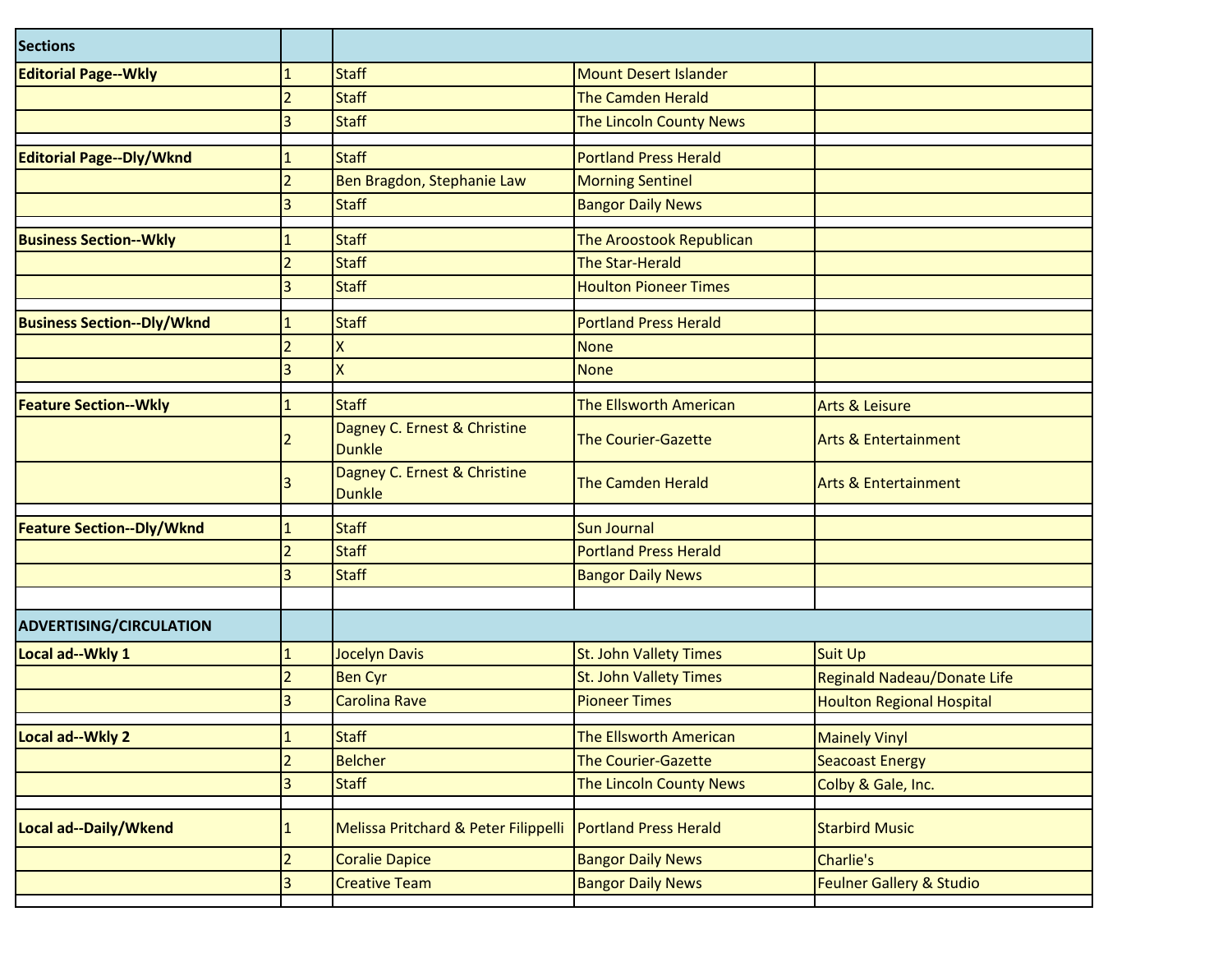| <b>Campaign or Series--Wkly</b>                 | $\mathbf{1}$   | <b>Carolina Rave</b>                                                       | <b>Piscatiquis Observer</b>           | <b>Varney Chevy</b>                |
|-------------------------------------------------|----------------|----------------------------------------------------------------------------|---------------------------------------|------------------------------------|
|                                                 | $\overline{2}$ | <b>Staff</b>                                                               | <b>Mount Desert Islander</b>          | <b>Stanley Subaru</b>              |
|                                                 | 3              | <b>Staff</b>                                                               | The Ellsworth American                | <b>Harmon Tires &amp; Service</b>  |
| <b>Campaign or Series--Dly/Wknd</b>             | 1              | Coralie Dapice, Michele Dwyer,<br><b>Carolina Rave</b>                     | <b>Bangor Daily News</b>              | Charlie's                          |
|                                                 |                | Brenda Allen, David Tripp, Ted<br><b>Duguay</b>                            | <b>Portland Press Herald</b>          | <b>Hub Furniture</b>               |
|                                                 | 3              | <b>Staff</b>                                                               | <b>Journal Tribune</b>                | <b>Cutest Couple Contest</b>       |
| Suppl/special section--Wkly 1                   |                | Mike Scarborough                                                           | <b>Boothbay Register</b>              | Summertime                         |
|                                                 | 2              | Heidi Murphy, Bob Gray, Dee<br>Menear, Melanie Meldrum                     | <b>Original Irregular</b>             | <b>Maine Mountain Summer</b>       |
|                                                 | 3              | Christine Dunkle, Heidi Brown,<br>Design & Sales Staff                     | <b>The Camden Herald</b>              | <b>Nonprofit Guide</b>             |
| Suppl/special section--Wkly 2                   | 1              | <b>Staff</b>                                                               | The Ellsworth American                | Delish!                            |
|                                                 | $\overline{2}$ | <b>Staff</b>                                                               | The Lincoln County News               | 9th Annual Pumpkin Fest            |
|                                                 |                | Debbie Post, Linda Hall-Stone &<br><b>Design Staff</b>                     | <b>The Courier-Gazette</b>            | <b>Graduation Keepsake</b>         |
| <b>Supplement/special section--</b><br>Dly/Wknd | 1              | Amy Allen & Sarah Walker Caron<br>& Creative Team                          | <b>Bangor Daily News</b>              | <b>Outdoor Spring 2016</b>         |
|                                                 | $\overline{2}$ | Amy Allen & Sarah Walker Caron & Bangor Daily News<br><b>Creative Team</b> |                                       | Outdoor Winter 2016                |
|                                                 | 3              | <b>Advertising Dept.</b>                                                   | <b>Kennebec Journal &amp; Morning</b> | <b>Medical Journal</b>             |
| <b>Best Supplement Cover--Wkly 1</b>            | 1              | <b>Mike Scarborough</b>                                                    | <b>Boothbay Register</b>              | Summertime 2015                    |
|                                                 | 2              | <b>Barbara Tedesco</b>                                                     | <b>Mount Desert Islander</b>          | A Salute to the Rockefeller Legacy |
|                                                 | 3              | <b>Christine Dunkle</b>                                                    | The Republican Journal                | <b>All About Animals</b>           |
| <b>Best Supplement Cover--Wkly 2</b>            |                | <b>Barbara Tedesco</b>                                                     | The Ellsworth American                | <b>Out and About</b>               |
|                                                 |                | <b>Staff</b>                                                               | The Lincoln County News               | 9th Annual Pumpkin Fest            |
|                                                 | $\mathbf{R}$   | <b>Christine Dunkle</b>                                                    | <b>The Courier-Gazette</b>            | <b>Lobster Festival</b>            |
| <b>Best Supplement Cover--Dly/Wknd</b>          |                | Leo Baillargeon                                                            | <b>Sun Journal</b>                    | Veterans Day 2015                  |
|                                                 |                | <b>Callie Picard</b>                                                       | <b>Bangor Daily News</b>              | <b>Summer Camps</b>                |
|                                                 | 3              | <b>David Tripp</b>                                                         | <b>Portland Press Herald</b>          | <b>Tall Ships</b>                  |
| <b>Best Young Reader Engagement Idea--11</b>    |                | <b>Stephen Fay</b>                                                         | The Ellsworth American                | <b>Ghosts of the Grand</b>         |
|                                                 |                | <b>Staff</b>                                                               | <b>Mount Desert Islander</b>          | <b>Gift of Reading</b>             |
|                                                 |                | Daniel Dunkle & Christine Dunkle                                           | <b>The Courier-Gazette</b>            | <b>Student Scribes</b>             |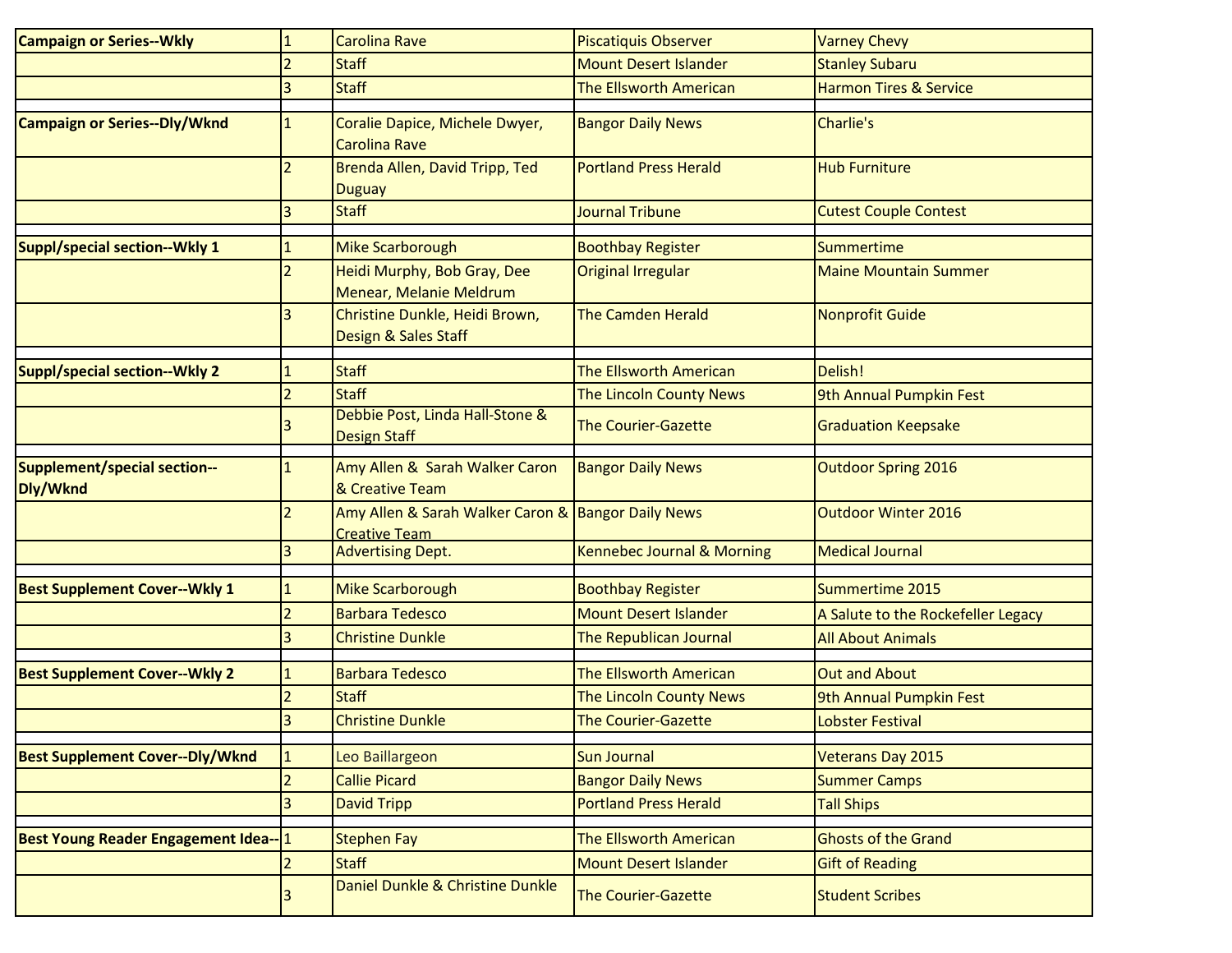| Best Young Reader Idea--Dly/Wknd                |                          | <b>Staff</b>                                                       | <b>Portland Press Herald</b>       | <b>July 4 Essay &amp; Drawing Contest</b> |
|-------------------------------------------------|--------------------------|--------------------------------------------------------------------|------------------------------------|-------------------------------------------|
|                                                 |                          | <b>Cindy Stevens</b>                                               | <b>Morning Sentinel</b>            | <b>Trim-A-Tree Bingo</b>                  |
|                                                 | 3                        | <b>Staff</b>                                                       | <b>The Times Record</b>            | <b>BHS The Orange &amp; Black</b>         |
| <b>Best Circulation Promotion--Wkly</b>         | $\mathbf{1}$             | Linda Hall Stone & Design Staff                                    | <b>The Courier-Gazette</b>         | <b>Coupon Page</b>                        |
|                                                 | $\overline{2}$           | <b>Staff</b>                                                       | <b>The Ellsworth American</b>      | <b>Draw Your Mom!</b>                     |
|                                                 | 3                        | <b>Linda Hall Stone &amp; Staff</b>                                | The Republican Journal             | <b>Win Kindle Fire</b>                    |
|                                                 |                          |                                                                    |                                    |                                           |
| <b>Best Circulation Promotion--</b><br>Dly/Wknd |                          | <b>Staff</b>                                                       | <b>Portland Press Herald</b>       | Great ME Vacation (6/28/15)               |
|                                                 | $\overline{2}$           | <b>Staff</b>                                                       | Journal Tribune                    | <b>Free Stuff Friday</b>                  |
|                                                 | 3                        | <b>Marketing Dept.</b>                                             | <b>Kennebec Journal</b>            | Don't forget                              |
| <b>Self-Promotion--Wkly</b>                     | $\mathbf{1}$             | <b>Staff</b>                                                       | <b>Mount Desert Islander</b>       | 2015-2016 Advertising Guide               |
|                                                 | $\overline{2}$           | <b>Staff</b>                                                       | The Ellsworth American             | 'Best American" Cocktail Contest          |
|                                                 | 3                        |                                                                    | <b>The Star-Herald</b>             |                                           |
|                                                 |                          | <b>Ben Cyr</b>                                                     |                                    | Letters to Santa                          |
| Self-Promotion--Dly/Wknd                        |                          | <b>Staff</b>                                                       | <b>Portland Press Herald/Maine</b> | <b>MaineVoices Live</b>                   |
|                                                 | $\overline{2}$           | <b>Staff</b>                                                       | <b>The Times Record</b>            | <b>New Logo</b>                           |
|                                                 | 3                        | <b>Creative Team</b>                                               | <b>Bangor Daily News</b>           | <b>Classifieds</b>                        |
| <b>Best New Revenue Idea--Wkly</b>              | $\mathbf{1}$             | <b>Staff</b>                                                       | <b>Mount Desert Islander</b>       | A Salute to the Rockefeller Legacy        |
|                                                 |                          | Ken Waltz, Mark Haskell, Christine<br>Dunkle, Design & Sales Staff | <b>The Courier-Gazette</b>         | <b>Basketball Showcase</b>                |
|                                                 | 3                        | Jody McKee & Kim Lincoln                                           | <b>The Camden Herald</b>           | <b>Student Spotlight</b>                  |
| <b>Best New Revenue Idea--Dly/Wknd</b>          |                          | <b>Staff</b>                                                       | <b>The Times Record</b>            | <b>Leap Day Promotion</b>                 |
|                                                 | $\overline{\mathcal{L}}$ | <b>Staff</b>                                                       | Portland Press Herald/Maine        | <b>Source Awards Event</b>                |
|                                                 | 3                        | <b>Bridget Campbell &amp; Advertising</b>                          | <b>Morning Sentinel</b>            | <b>Charlie's Anniversary</b>              |
| <b>Sponsorship Page--Wkly 1</b>                 | 1                        | <b>Staff</b>                                                       | <b>Mount Desert Islander</b>       | <b>High School Graduation 2015</b>        |
|                                                 | $\overline{\phantom{a}}$ | <b>Staff</b>                                                       | <b>Castine Patriot</b>             | <b>Bon Voyage</b>                         |
|                                                 | 3                        | <b>Creative Team</b>                                               | <b>Pioneer Times</b>               | <b>County Faces</b>                       |
|                                                 |                          |                                                                    |                                    |                                           |
| <b>Sponsorship Page--Wkly 2</b>                 | 1                        | Heidi Brown & Design & Sales Staff The Courier-Gazette             |                                    | <b>Thank Our Troops</b>                   |
|                                                 | $\overline{2}$           | <b>Staff</b>                                                       | The Lincoln County News            | Lincoln County Animal Shelter             |
|                                                 | 3                        | <b>Staff</b>                                                       | The Ellsworth American             | <b>Veterans Day Salute</b>                |
| <b>Sponsorship Page--Dly/Wknd</b>               | $\mathbf{1}$             | <b>Staff</b>                                                       | <b>Portland Press Herald</b>       | <b>Holiday Gift Guide</b>                 |
|                                                 | $\overline{2}$           | <b>Advertising Staff</b>                                           | <b>Morning Sentinel</b>            | <b>National Doctors Day</b>               |
|                                                 | 3                        | <b>Carolina Rave</b>                                               | <b>Bangor Daily News</b>           | That's My Baby                            |
|                                                 |                          |                                                                    |                                    |                                           |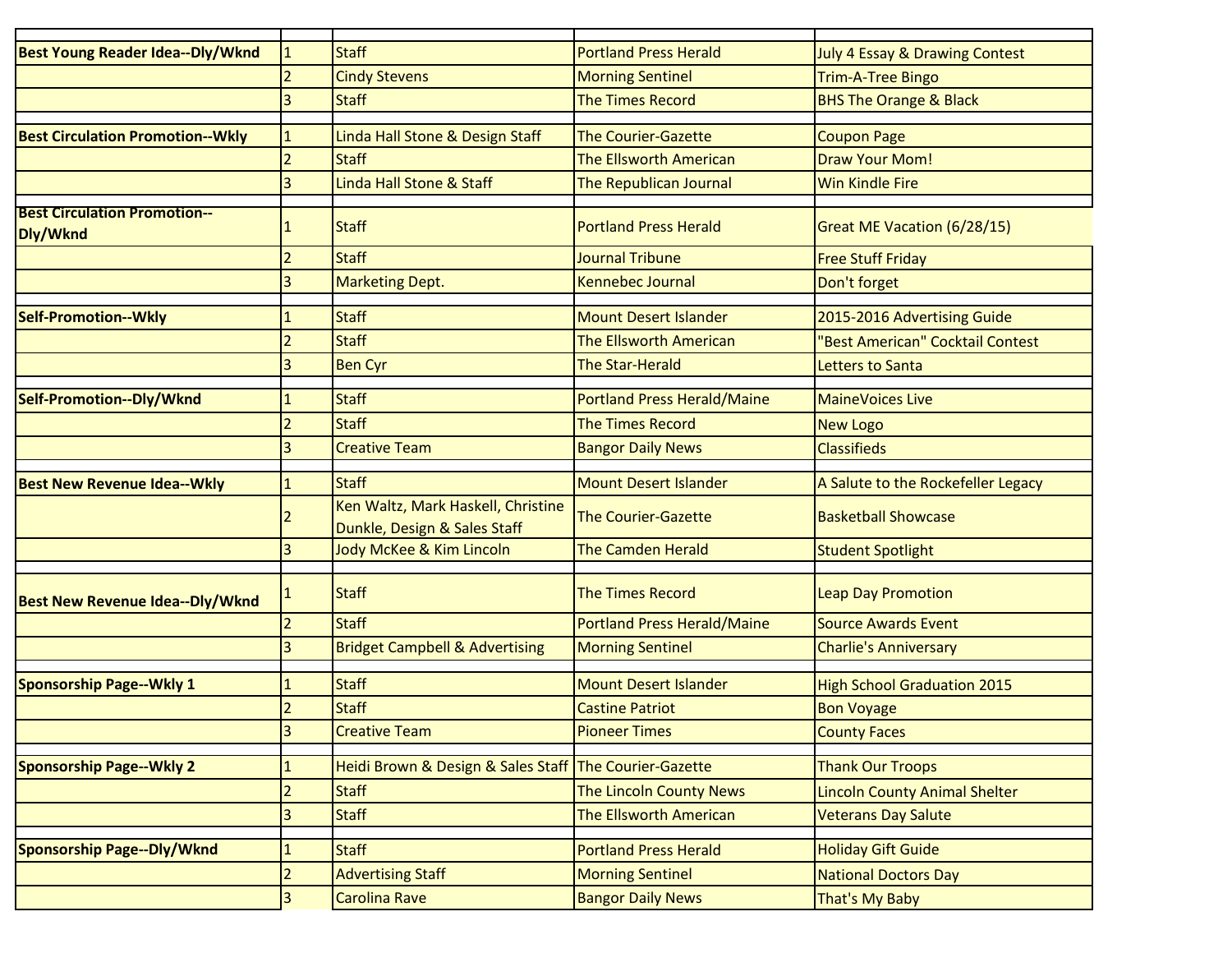| ONLINE                                  |                |                                            |                               |                                      |
|-----------------------------------------|----------------|--------------------------------------------|-------------------------------|--------------------------------------|
| <b>News Blogger--Wkly</b>               | Χ              | <b>No Entries</b>                          |                               |                                      |
| News Blogger--Dly/Wknd                  |                | <b>Patricia Callahan</b>                   | <b>Bangor Daily News</b>      |                                      |
|                                         | 2              | <b>Seth Koenig</b>                         | <b>Bangor Daily News</b>      |                                      |
|                                         | 3              | David Epstein                              | <b>Portland Press Herald</b>  |                                      |
|                                         |                |                                            |                               |                                      |
| <b>Sports Blogger--Wkly</b>             | X              | <b>No Entries</b>                          |                               |                                      |
| <b>Sports Blogger--Dly/Wknd</b>         | 1              | <b>Tom Hale</b>                            | <b>Bangor Daily News</b>      |                                      |
|                                         | $\overline{2}$ | John Holyoke                               | <b>Bangor Daily News</b>      |                                      |
|                                         | 3              | <b>Carey Kish</b>                          | <b>Portland Press Herald</b>  |                                      |
| <b>Features/Lifestyle Blogger--Wkly</b> | $\mathbf{1}$   | <b>Rob Pfeiffer</b>                        | <b>The Camden Herald</b>      |                                      |
|                                         | $\overline{2}$ | <b>None</b>                                |                               |                                      |
|                                         | 3              | <b>None</b>                                |                               |                                      |
| Features/Lifestyle Blogger--Dly/Wknd 1  |                | <b>Aislinn Sarnacki</b>                    | <b>BDN</b>                    |                                      |
|                                         |                | <b>Eric Shepard</b>                        | <b>BDN</b>                    |                                      |
|                                         | 3              | <b>Julie Harris</b>                        | <b>BDN</b>                    |                                      |
| <b>News Video--Wkly</b>                 |                | <b>Connor Petros</b>                       | The Ellsworth American        | <b>Hermione in Castine</b>           |
|                                         | $\overline{2}$ | <b>Lynda Clancy</b>                        | Penobscot Bay Pilot           | Hope horsewoman                      |
|                                         | 3              | Jeremiah Savage                            | The Weekly Packet             | <b>Blue Hill Fair</b>                |
| <b>News Video--Dly/Wknd</b>             | 1              | <b>Micky Bedell</b>                        | <b>Bangor Daily News</b>      | Maine mother talks about son         |
|                                         | $\overline{2}$ | Gabe Souza & Susan Kimball                 | <b>Portland Press Herald</b>  | <b>Jim Hughes</b>                    |
|                                         | 3              | Gabe Souza & Susan Kimball                 | <b>Portland Press Herald</b>  | Paying it forward                    |
|                                         |                |                                            |                               |                                      |
| <b>Sports Video--Wkly</b>               |                | <b>Monique Labbe</b>                       | The Weekly Packet             | <b>GSA takes Class C North title</b> |
|                                         | $\overline{2}$ | <b>Taylor Vortherms &amp; Tim</b>          | <b>The Ellsworth American</b> | <b>Easter Maine Class C baseball</b> |
|                                         | 3              | $\overline{\mathsf{x}}$                    |                               |                                      |
| <b>Sports Video--Dly/Wknd</b>           |                | <b>Whitney Hayward &amp; Susan Kimball</b> | <b>Portland Press Herald</b>  | <b>Boxing borthers</b>               |
|                                         | $\overline{2}$ | <b>Gregory Rec &amp; Susan Kimball</b>     | <b>Portland Press Herald</b>  | The Maine moment: Muhammad Ali       |
|                                         | 3              | <b>Ashley Conti</b>                        | <b>Bangor Daily News</b>      | Teen without arms finds his place    |
| Features/Lifestyle Video--Wkly          |                | <b>Connor Petros</b>                       | The Ellsworth American        | Open air cinema                      |
|                                         | 2              | <b>Anne Berleant</b>                       | <b>Castine Patirot</b>        | Peace ridge sanctuary                |
|                                         | 3              | <b>Earl Brechlin</b>                       | <b>Mount Desert Islander</b>  | <b>Aurora from Cadillac</b>          |
|                                         |                |                                            |                               |                                      |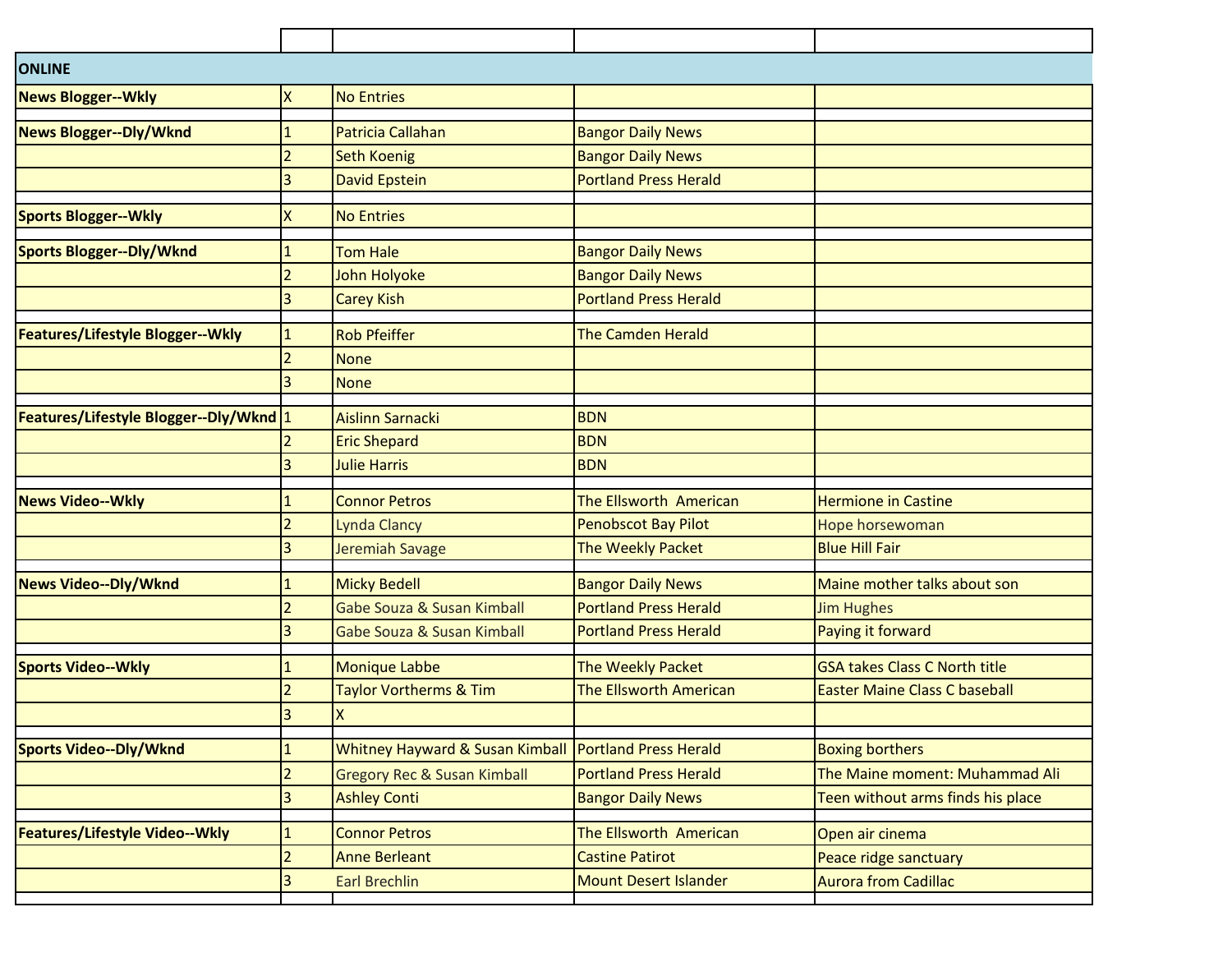| Features Video--Dly/Wknd                                  |                | Whitney Hayward & Susan Kimball                   | <b>Portland Press Herald</b>                                 | Portland man's organ donation                             |
|-----------------------------------------------------------|----------------|---------------------------------------------------|--------------------------------------------------------------|-----------------------------------------------------------|
|                                                           |                | Shawn Patrick Ouellette & Susan<br><b>Kimball</b> | <b>Portland Press Herald</b>                                 | Sudanese refugee reunited                                 |
|                                                           | 3              | <b>Troy R. Bennett</b>                            | <b>Bangor Daily News</b>                                     | Maine jazz legend                                         |
| <b>Special Online Project or Section--</b><br><b>Wkly</b> | $\mathbf{1}$   | Meg Robbins, Dorothy Hastings,<br>Naomi Schalit   | <b>Maine Center for Public Interest</b><br><b>Reporting</b>  | <b>Making Connections</b>                                 |
|                                                           | $\overline{2}$ | <b>Lynda Clancy</b>                               | Penobscot Bay Pilot                                          | L'Hermione glides to Castine                              |
|                                                           | 3              |                                                   |                                                              |                                                           |
| <b>Special Online Project or Section--</b><br>Dly/Wknd    |                | <b>Staff</b>                                      | <b>Portland Press Herald/Maine</b><br><b>Sunday Telegram</b> | <b>Welcome to Portland: No Vacancy</b>                    |
|                                                           |                | <b>Troy Bennett</b>                               | <b>Bangor Daily News</b>                                     | <b>Kosti Ruohomaa</b>                                     |
|                                                           | 3              | <b>Staff</b>                                      | <b>Sun Journal</b>                                           | <b>Phantom Punch</b>                                      |
| <b>Best Online Ad--Wkly</b>                               |                | <b>Christine Dunkle</b>                           | The Republican Journal                                       | New Years by the Bay                                      |
|                                                           | $\overline{2}$ | <b>Christine Dunkle</b>                           | <b>The Courier-Gazette</b>                                   | <b>Jubilee Riots</b>                                      |
|                                                           | 3              | <b>Christine Dunkle</b>                           | <b>The Camden Herald</b>                                     | Costumes for a cure                                       |
| <b>Best Online Ad--Dly/Wkend</b>                          |                | <b>Staff</b>                                      | <b>Portland Press Herald</b>                                 |                                                           |
|                                                           | $\overline{2}$ | <b>Coralie Dapice</b>                             | <b>Bangor Daily News</b>                                     | <b>Shift Into Savings</b><br><b>Briggs and Wholly LLC</b> |
|                                                           | 3              | <b>Marcie Coombs</b>                              | <b>Bangor Daily News</b>                                     | <b>Merrill Furniture</b>                                  |
|                                                           |                |                                                   |                                                              |                                                           |
| <b>WRITING</b>                                            |                |                                                   |                                                              |                                                           |
| <b>News Story--Wkly 1</b>                                 |                | Donna Buttarazzi & Jennifer Feals                 | <b>York County Coast Star</b>                                | Police: Woman's body found                                |
|                                                           | $\overline{2}$ | <b>Elizabeth Hebert</b>                           | <b>The Camden Herald</b>                                     | Lincolnville studies rising tide                          |
|                                                           | 3              | Donna Buttarazzi                                  | <b>York County Coast Star</b>                                | <b>Town adjusts</b>                                       |
| <b>News Story--Wkly 2</b>                                 |                | Jennifer Osborn                                   | The Ellsworth American                                       | Not a problem                                             |
|                                                           |                | Abigail W. Adams                                  | The Lincoln County News                                      | Virus takes down                                          |
|                                                           |                | <b>Daniel Dunkle</b>                              | <b>The Courier-Gazette</b>                                   | <b>Community remembers</b>                                |
| <b>News Story--Dly/Wknd</b>                               | $1 -$ Tie      | <b>Leslie Bridges</b>                             | <b>Maine Sunday Telegram</b>                                 | <b>No Vacancy</b>                                         |
|                                                           | $1 -$ Tie      | Erin Rhoda                                        | <b>Bangor Daily News</b>                                     | <b>Garrett Brown</b>                                      |
|                                                           | 2              | <b>Scott Thistle</b>                              | <b>Sun Journal</b>                                           | <b>Benefit Bartering</b>                                  |
|                                                           | 3              | <b>Rachel Ohm</b>                                 | <b>Morning Sentinel</b>                                      | <b>Remains Discovered</b>                                 |
|                                                           |                |                                                   |                                                              |                                                           |
| <b>Spot News Story--Wkly 1</b>                            |                | <b>Ben Holbrook</b>                               | The Repbulican Journal                                       | <b>Mass Driver who hit</b>                                |
|                                                           | $\overline{a}$ | <b>Dwight Collins</b>                             | <b>The Camden Herald</b>                                     | Acorn causes crash                                        |
|                                                           | 3              | <b>Earl Brechlin &amp; Liz Graves</b>             | <b>Mount Desert Islander</b>                                 | One dead in crash                                         |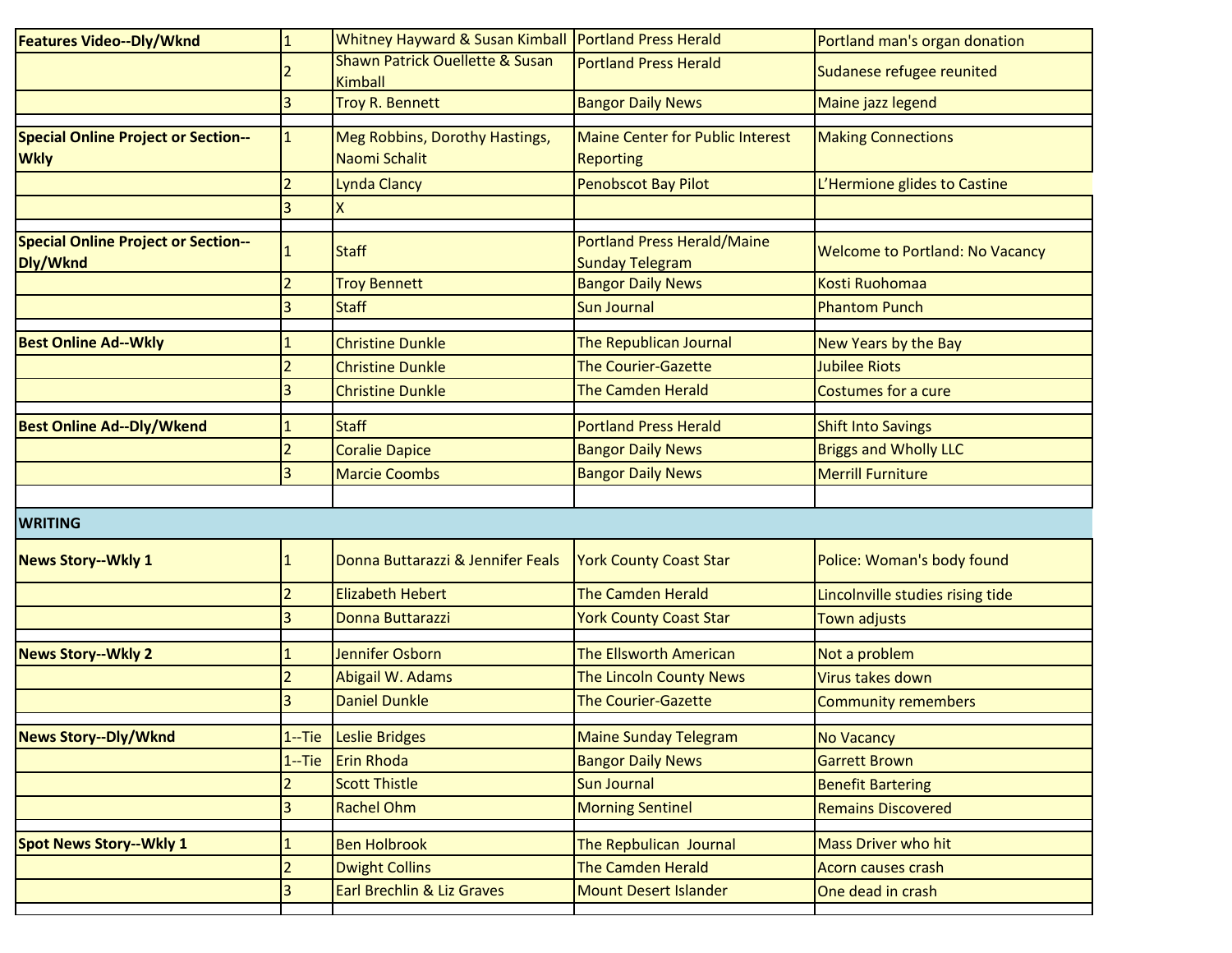| <b>Spot News Story--Wkly 2</b>      | $\mathbf{1}$            | <b>Tory Jones Bonenfant</b>         | <b>Fiddlehead Focus</b>                                     | Canadian NatioinalTrain derails         |
|-------------------------------------|-------------------------|-------------------------------------|-------------------------------------------------------------|-----------------------------------------|
|                                     |                         | <b>Daniel Dunkle</b>                | <b>The Courier-Gazette</b>                                  | Two killed in Washington                |
|                                     | 3                       | <b>None</b>                         |                                                             |                                         |
| <b>Spot News Story--Dly/Wknd</b>    |                         | <b>Staff</b>                        | <b>SJ</b>                                                   | Surrender ends in Standoff              |
|                                     |                         | <b>Staff</b>                        | SJ                                                          | <b>Tire shot in Lewiston</b>            |
|                                     | 3                       | <b>Scott Dolan &amp; Matt Byrne</b> | PPH                                                         | Police arrest suspect                   |
| <b>Political Story--Wkly 1</b>      |                         | <b>Ethan Andrews</b>                | The Republican Journal                                      | Challenger in city race                 |
|                                     |                         | Joseph Cyr                          | <b>Houlton Pioneer Times</b>                                | Maliseets again seek casino             |
|                                     | 3                       | <b>Don Eno</b>                      | <b>St. John Valley Times</b>                                | <b>Small politics</b>                   |
| <b>Political Story--Wkly 2</b>      |                         | Naomi Schalit                       | <b>Maine Center for Public Interest</b>                     | <b>Maine Democrats</b>                  |
|                                     |                         | Jordan Bailey                       | <b>The Courier-Gazette</b>                                  | Fact Check: LePage's Rockland Town Hall |
|                                     |                         | <b>Steve Fuller</b>                 | <b>The Ellsworth American</b>                               | <b>Videotaping upsets signers</b>       |
| <b>Political Story--Daily/Wkend</b> |                         | <b>Steve Mistler</b>                | <b>Maine Sunday Telegram</b>                                | Why they're mad in Madison              |
|                                     |                         | <b>Christopher Cousins</b>          | <b>Bangor Daily News</b>                                    | The unlikely peacemaker                 |
|                                     |                         | <b>Scott Taylor</b>                 | <b>Sun Journal</b>                                          | Signs stir protest                      |
|                                     |                         |                                     |                                                             |                                         |
| <b>Courts Story--Weekly 1</b>       |                         | <b>Kim Lincoln</b>                  | <b>The Camden Herald</b>                                    | Brace sentenced to four years           |
|                                     |                         | <b>Anthony Brino</b>                | <b>The Star-Herald</b>                                      | <b>Paroled convict</b>                  |
|                                     | 3                       | Jen Lynds                           | <b>Houlton Pioneer Times</b>                                | <b>Davis hearing</b>                    |
| <b>Courts Story--Weekly 2</b>       |                         | J.W. Oliver                         | The Lincoln County News                                     | Somerville deer-baiting                 |
|                                     | $\mathcal{P}$           | <b>Juliette Laaka</b>               | <b>The Courier-Gazette</b>                                  | Judge immposes life sentence            |
|                                     |                         | Dawn De Busk                        | The Bridgton News                                           | <b>Baby Jesus, Mary missing</b>         |
| <b>Courts Story--Daily/Wkend</b>    |                         | <b>Judith Meyer</b>                 | <b>Sun Journal</b>                                          | <b>Dixfield Cats</b>                    |
|                                     | 2                       | <b>Tammy Wells</b>                  | <b>Journal Tribune</b>                                      | More court time needed                  |
|                                     | 3                       | <b>Judy Harrison</b>                | <b>Bangor Daily News</b>                                    | <b>Wrongful birth</b>                   |
| <b>Investigative Report--Wkly 1</b> |                         | <b>Dick Broom</b>                   | <b>Mount Desert Islander</b>                                | Search down to 2                        |
|                                     | 2                       | <b>Jordan Bailey</b>                | The Camden Herald                                           | Invisible injury                        |
|                                     | 3                       | <b>Jordan Bailey</b>                | The Republican Journal                                      | Foreign workers                         |
| <b>Investigative Report--Wkly 2</b> | 1                       | Dave Sherwood                       | <b>Maine Center for Public Interest</b><br><b>Reporting</b> | Lottery: Selling hope                   |
|                                     | $\overline{a}$          | <b>Daniel Dunkle</b>                | The Courier-Gazette                                         | <b>Outgoing railroad VP</b>             |
|                                     | $\overline{\mathbf{3}}$ | Jennifer Osborn                     | The Ellsworth American                                      | <b>Unelected selectmen</b>              |
|                                     |                         |                                     |                                                             |                                         |
|                                     |                         |                                     |                                                             |                                         |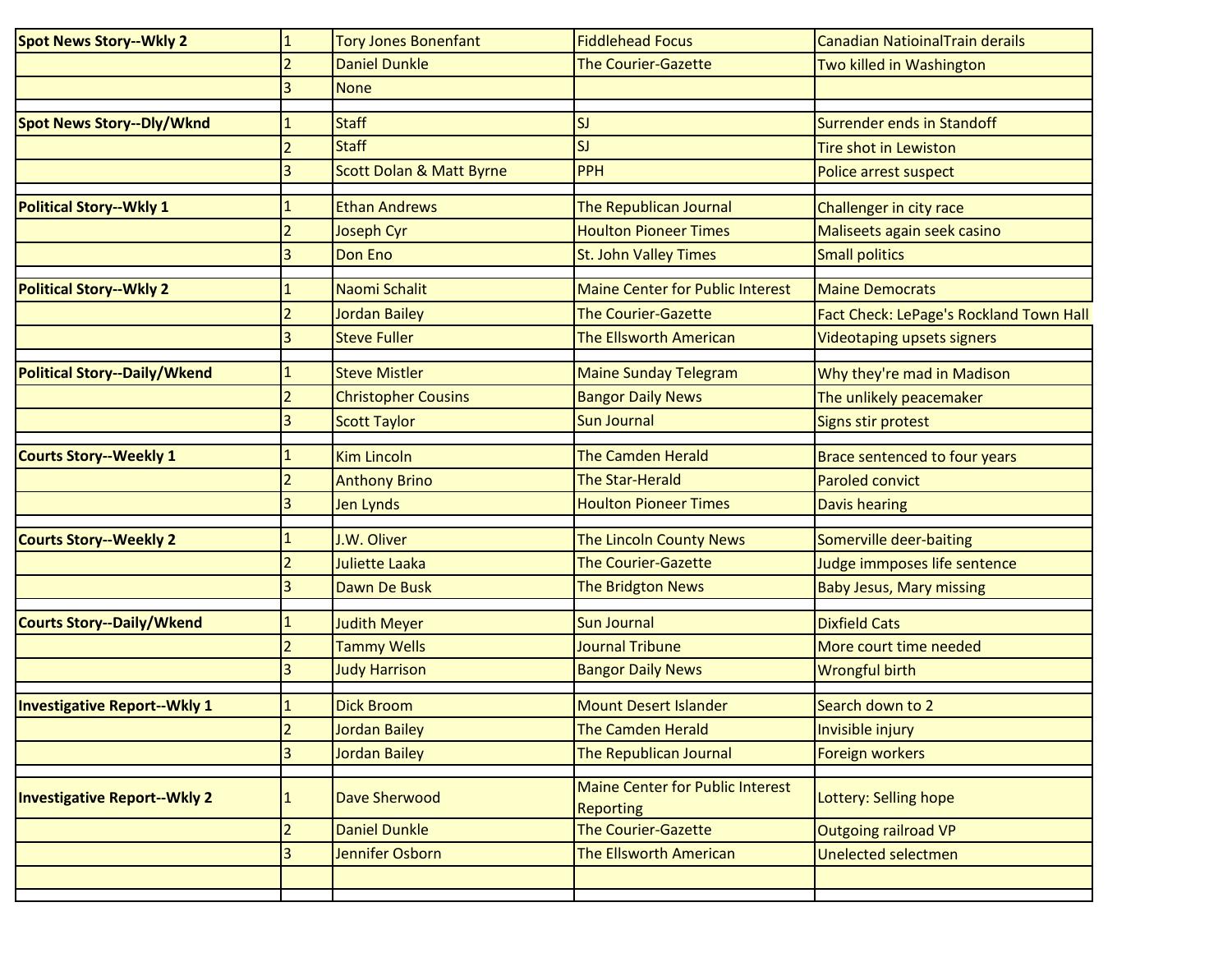| <b>Investigative Report--Dly/Wknd</b> | $\mathbf{1}$   | <b>Scott Thistle</b>             | <b>Sun Journal</b>             | <b>Benefit bartering</b>         |
|---------------------------------------|----------------|----------------------------------|--------------------------------|----------------------------------|
|                                       | $\overline{2}$ | <b>Whit Richardson</b>           | <b>Maine Sunday Telegram</b>   | Payday at the mill               |
|                                       | $\overline{3}$ | <b>Eric Russell</b>              | <b>Maine Sunday Telegram</b>   | A tempest of conflict            |
| <b>Analysis--Wkly 1</b>               |                | Jordan Bailey                    | The Republican Journal         | Local Schools tough on drugs     |
|                                       | $\overline{2}$ | <b>Gina Hamilton</b>             | <b>Wiscasset Newspaper</b>     | From flagship to shoestring      |
|                                       | ξ              | <b>Deborah McDermott</b>         | <b>York County Coast Star</b>  | Someone has heard our pleas      |
| <b>Analysis--Wkly 2</b>               |                | Lynda Clancy                     | <b>Penobscot Bay Pilot</b>     | <b>Knox RCC</b>                  |
|                                       |                | Sarah E. Reynolds                | <b>The Courier-Gazette</b>     | Lower wages                      |
|                                       | 3              | <b>Daniel Dunkle</b>             | <b>The Courier-Gazette</b>     | Superintendent on withdrawal     |
| Analysis--Dly/Wknd                    | $1-Tie$        | <b>Peter McGuire</b>             | <b>Morning Sentinel</b>        | 911 Transcript                   |
|                                       | $1-Tie$        | <b>David Hench</b>               | <b>Maine Sunday Telegram</b>   | <b>The Heroin Trail</b>          |
|                                       |                | <b>Keith Edwards</b>             | Kennebec Journal               | Augusta faces crisis             |
|                                       | $\overline{3}$ | <b>Scott Thistle</b>             | <b>Sun Journal</b>             | <b>Benefit Bartering</b>         |
| <b>Continuing Story--Wkly 1</b>       |                | <b>Deborah McDermott</b>         | <b>York Weekly</b>             | <b>James Kences</b>              |
|                                       |                | <b>Dick Broom</b>                | <b>Mount Desert Islander</b>   | Route to Acadia acquisition      |
|                                       | 3              | <b>Staff</b>                     | <b>Weekly Packet</b>           | At the helm                      |
| <b>Continuing Story--Wkly 2</b>       |                | Abigail W. Adams                 | <b>The Lincoln County News</b> | Personal property tax            |
|                                       | $\overline{a}$ | Jacqueline Weaver & Steve Fuller | <b>The Ellsworth American</b>  | <b>Trash disposal options</b>    |
|                                       | $\overline{3}$ | <b>Juliette Laaka</b>            | <b>The Courier-Gazette</b>     | Speed reached 110 mph            |
| <b>Continuing Story--Daily/Wknd</b>   | 1              | Kathryn Skelton & Lindsay Tice   | <b>Sun Journal</b>             | <b>Elan School</b>               |
|                                       | $\overline{2}$ | Gillian Graham                   | <b>Portland Press Herald</b>   | <b>Now-retired Maine officer</b> |
|                                       | 3              | Beth Quimby & Ed Murphy          | <b>Maine Sunday Telegram</b>   | Mainers aboard ship              |
| <b>Arts/Lifestyle Feature--Wkly 1</b> | 1              | Don Eno                          | St. John Valley Times          | <b>Chainsaw Haven</b>            |
|                                       | $\overline{2}$ | <b>Stuart Hedstrom</b>           | <b>Piscatquis Observer</b>     | Long distance run                |
|                                       | 3              | <b>Paula Brewer</b>              | <b>Aroostook Republican</b>    | Local woman treasures            |
| <b>Arts/Lifestyle Feature--Wkly 2</b> | 1              | Jacqueline Weaver                | The Ellsworth American         | Goin' to 'Church'?               |
|                                       | $\overline{2}$ | Dagney C. Ernest                 | <b>The Courier-Gazette</b>     | Art as spark                     |
|                                       | $\overline{3}$ | J.W. Oliver                      | The Lincoln County News        | Newcastle man to appear          |
| Arts/Lifestyle Feature--Dly/Wknd      | $\mathbf{1}$   | Mark LaFlamme                    | <b>Sun Journal</b>             | Dig clams? Hoe no!               |
|                                       | $\overline{2}$ | <b>Mark LaFlamme</b>             | <b>Sun Journal</b>             | Crowd fund it                    |
|                                       | 3              | <b>Troy Bennett</b>              | <b>Bangor Daily News</b>       | Kosti Ruohomaa                   |
|                                       |                |                                  |                                |                                  |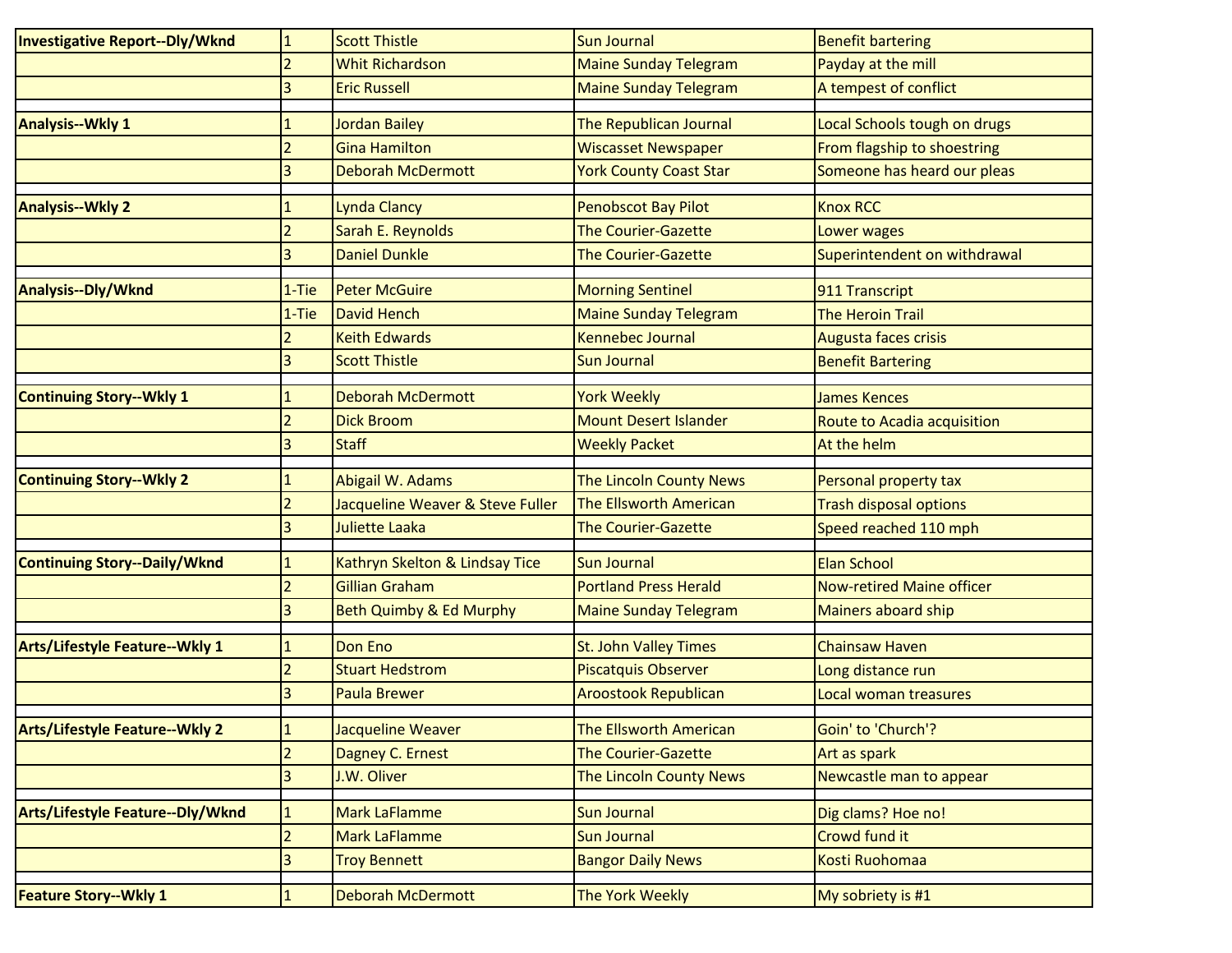|                                 | $\overline{2}$           | <b>Bill Pearson</b>      | <b>Boothbay Register</b>       | Boothbay man invented              |
|---------------------------------|--------------------------|--------------------------|--------------------------------|------------------------------------|
|                                 | $3 -$ Tie                | Joseph Cyr               | <b>Houlton Pioneer Times</b>   | Local community rallying           |
|                                 | $3 -$ Tie                | <b>Carolyn Zachary</b>   | The Republican Journal         | At 96, a tough taskmaster          |
| <b>Feature Story--Wkly 2</b>    |                          | <b>Charles Eichacker</b> | The Ellsworth American         | <b>Out of Africa</b>               |
|                                 |                          | <b>Beth Birmingham</b>   | <b>The Courier-Gazette</b>     | Vietnam veterans pay respects      |
|                                 | 3                        | Abigail W. Adams         | <b>The Lincoln County News</b> | <b>Wiscasset Veteran</b>           |
| <b>Feature Story--Dly/Wknd</b>  |                          | <b>Erin Rhoda</b>        | <b>Bangor Daily News</b>       | Garrett                            |
|                                 | $\overline{2}$           | <b>Eric Russell</b>      | <b>Maine Sunday Telegram</b>   | Lucie McNulty's Long Solo          |
|                                 |                          | <b>Kathryn Skelton</b>   | Sun Journal                    | Paul Coulombe: Beyond the Pinnacle |
| <b>Food Story/Feature--Wkly</b> |                          | J.W. Oliver              | The Lincoln County News        | Maine's first aquaponics company   |
|                                 |                          | <b>Charles Eichacker</b> | The Ellsworth American         | Flex your mussels                  |
|                                 | 3                        | <b>Elke Dorr</b>         | The Weekly Packet              | Brooke Dojny's Chowderland         |
| Food Story/Feature--Dly/Wknd    |                          | <b>Julia Bayly</b>       | <b>Bangor Daily News</b>       | Maine towns declare                |
|                                 |                          | Julie-Ann Baumer         | <b>Sun Journal</b>             | Eats: Reuben rivalry               |
|                                 |                          | <b>Kathryn Skelton</b>   | <b>Sun Journal</b>             | Pumped on pumpkin spice            |
| <b>Local Columnist--Wkly 1</b>  |                          | L.E. Hughes              | The Original Irregular         | Away with words/Girl hunting       |
|                                 |                          | <b>Jill Goldthwait</b>   | Mt Desert Islander             | <b>Approaching Gridlock</b>        |
|                                 |                          | <b>Suzi Thayer</b>       | <b>Boothbay Register</b>       | Another Friday night               |
| Local Columnist--Wkly 2         |                          | <b>Eva Murray</b>        | <b>Penobscot Bay Pilot</b>     | <b>Maine Veterans</b>              |
|                                 | $\overline{\phantom{a}}$ | <b>Kris Ferrazza</b>     | <b>The Courier-Gazette</b>     | <b>Sweet Little Lies</b>           |
|                                 |                          | <b>Stephen Fay</b>       | The Ellsworth American         | <b>Cheers</b>                      |
| Local Columnist--Dly/Wknd       |                          | <b>Douglas McIntire</b>  | <b>The Times Record</b>        | Gone but not forgotten             |
|                                 | $\overline{2}$           | <b>Julie Harris</b>      | <b>BDN</b>                     | The art of coming home             |
|                                 | 3                        | <b>Meredith Goad</b>     | <b>PPH</b>                     | A dish to remember                 |
| <b>Critic's Award--Wkly</b>     | Æ,                       | Jennifer Feals           | <b>York County Coast Star</b>  | <b>Million Dollar Quartet</b>      |
|                                 | $\overline{2}$           | <b>Stephen Fay</b>       | The Ellsworth American         | It's a cellar's market             |
|                                 | $\overline{3}$           | <b>Mark Good</b>         | <b>Mount Desert Islander</b>   | <b>Earle rocks the Criterion</b>   |
| <b>Critic's Award--Dly/Wknd</b> | 1                        | James H. Schwartz        | <b>Maine Sunday Telegram</b>   | It was love from first bite        |
|                                 | $\overline{a}$           | Dan Kany                 | <b>Maine Sunday Telegram</b>   | Subtle changes                     |
|                                 | 3                        | <b>Allan Kozinn</b>      | <b>Maine Sunday Telegram</b>   | PORTopera's new approach           |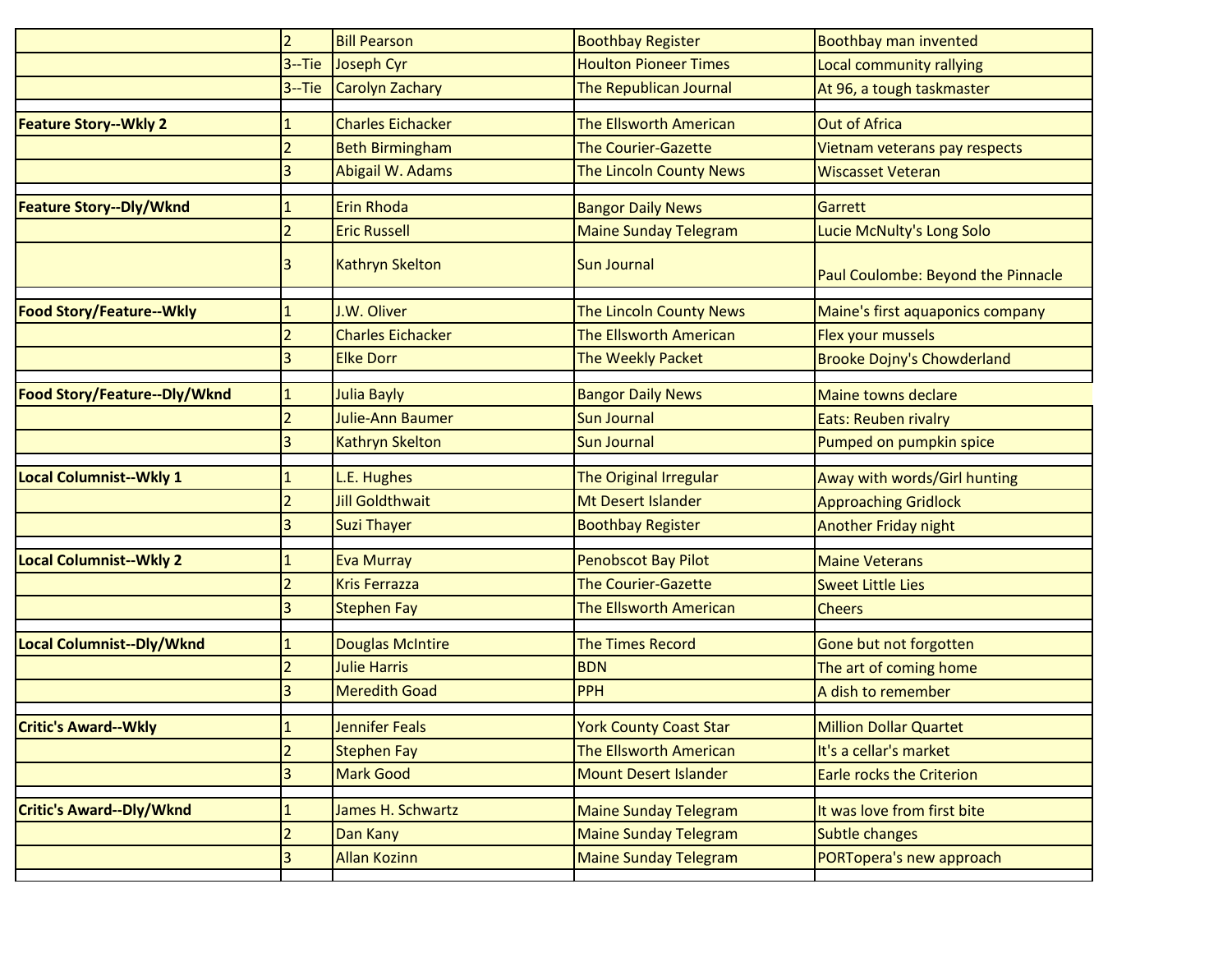| <b>Feature Headline--Wkly</b>      | 1              | <b>Stephen Fay</b>                               | The Ellsworth American       | At last: A bee champion. But it took a<br>spell                      |
|------------------------------------|----------------|--------------------------------------------------|------------------------------|----------------------------------------------------------------------|
|                                    | $\overline{2}$ | Dagney C. Ernest                                 | <b>The Courier-Gazette</b>   | Going long for shorts                                                |
|                                    | 3              | <b>Stephanie Grinnell</b>                        | The Republican Journal       | <b>Waxing historical</b>                                             |
| Feature Headline--Dly/Wknd         |                | <b>Pete Phelan</b>                               | Sun Journal                  | Rock in hard place                                                   |
|                                    | $\overline{2}$ | <b>Heather McCarthy</b>                          | <b>Sun Journal</b>           | This museum's a gas from the past                                    |
|                                    | 3              | <b>Sally Ericson</b>                             | <b>Maine Sunday Telegram</b> | <b>Salad Dressing</b>                                                |
| <b>News/Sports Headline--Wkly</b>  |                | <b>Sue Mello</b>                                 | <b>Boothbay Register</b>     | Sex, texts and jiu jitsu                                             |
|                                    | 2              | <b>Ethan Andrews</b>                             | The Republican Journal       | City installs stop (driving into the<br>harbor) sign                 |
|                                    | 3              | <b>Earl Brechlin</b>                             | <b>Mount Desert Islander</b> | Flat tire deflates car theft getaway<br>hopes                        |
| News/Sports Headline--Dly/Wknd     | $\mathbf{1}$   | Justin Pelletier & C. Ernie Anderson Sun Journal |                              | Fast and Luce at the 250                                             |
|                                    |                | <b>Mark Mogensen</b>                             | <b>Sun Journal</b>           | <b>Gov. LeRage</b>                                                   |
|                                    | 3              | <b>Bob Dixon</b>                                 | <b>Portland Press Herald</b> | right in the middle                                                  |
| <b>Editorial--Wkly 1</b>           | 1              | <b>Earl Brechlin</b>                             | <b>Mount Desert Islander</b> | Lobster license squatting                                            |
|                                    |                | <b>Editorial Board</b>                           | The Republican Journal       | <b>Perception is Reality</b>                                         |
|                                    | 3              | <b>No Winner</b>                                 |                              |                                                                      |
| <b>Editorial--Wkly 2</b>           | 1              | <b>Hugh Bowden</b>                               | The Ellsworth American       | Our culture of violence                                              |
|                                    | $\overline{2}$ | <b>Staff</b>                                     | <b>The Courier-Gazette</b>   | Restricting anyone's freedom                                         |
|                                    | $\overline{3}$ | J.W. Oliver                                      | The Lincoln County News      | Economic development                                                 |
| Editorial--Dly/Wknd                | 1              | <b>Greg Kesich</b>                               | <b>Portland Press Herald</b> | LePage should not speak for Maine                                    |
|                                    | 2              | <b>John Swinconeck</b>                           | <b>The Times Record</b>      | Controversy a chance for meaningful<br>conversation                  |
|                                    | 3              | Matthew Stone & Susan Young                      | <b>Bangor Daily News</b>     | LePage bends the law                                                 |
|                                    | <b>HM</b>      | <b>Sarah Collins</b>                             | <b>Portland Press Herald</b> | <b>Summons for standoff</b>                                          |
|                                    | HM             | <b>Ben Bragdon</b>                               | Kennebec Journal             | <b>Unreported rape</b>                                               |
| <b>Opinion Columnist--Wkly</b>     | $\mathbf{1}$   | <b>Ken Frederic</b>                              | <b>The Courier-Gazette</b>   | Big Book Charlies & I never knew                                     |
|                                    | $\overline{a}$ | Lawrence Reichard                                | The Republican Journal       | My heart & Jim Wright                                                |
|                                    | 3              | Joseph Cyr                                       | <b>Houlton Pioneer Times</b> | Taking the smartphone & Feel good<br>story                           |
| <b>Opinion Columnist--Dly/Wknd</b> |                | <b>Douglas Rooks</b>                             | <b>Kennebec Journal</b>      | Capital Ideas: Wonder about Trump? &<br><b>Democrats ineffective</b> |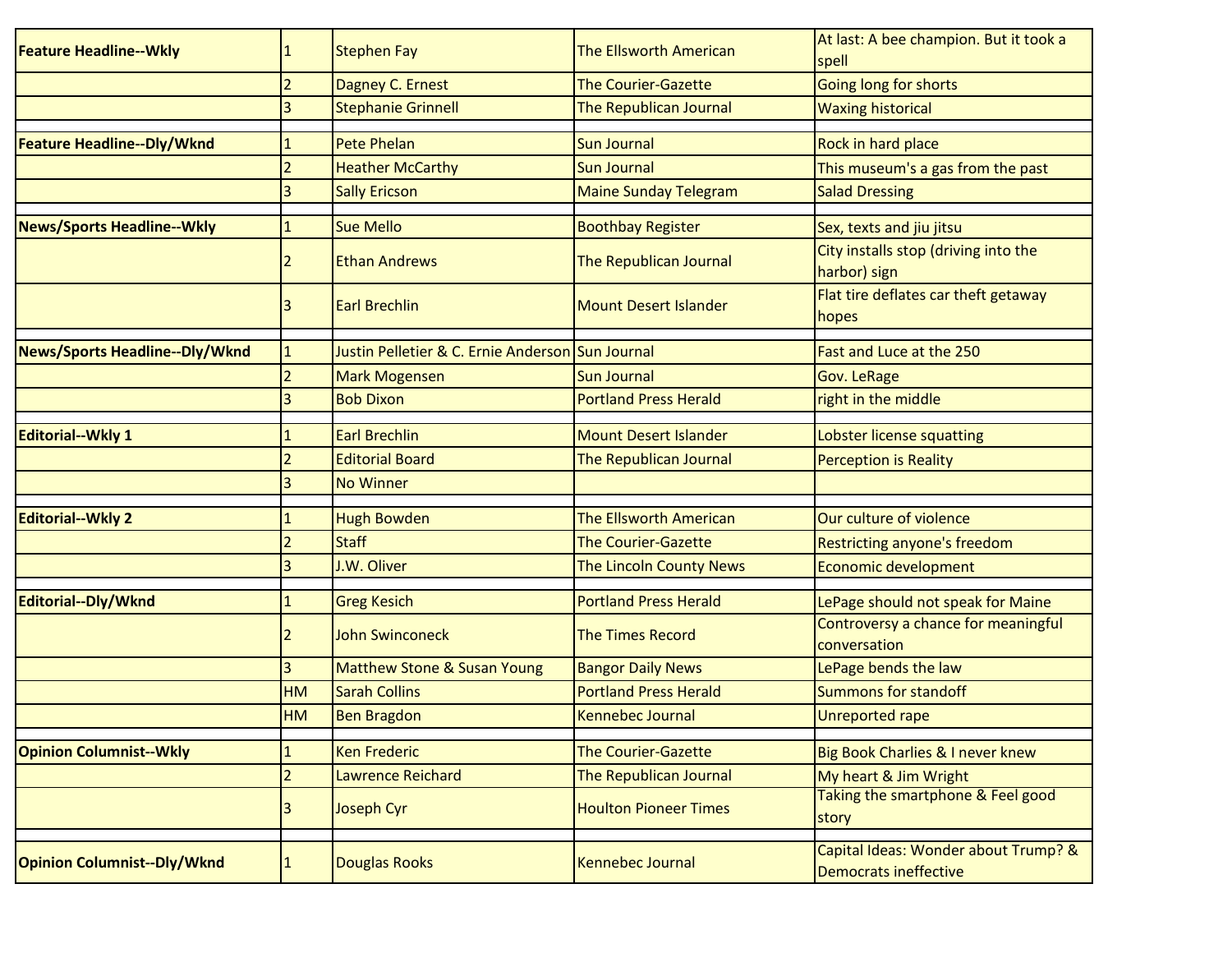|                                      | 2              | <b>Greg Kesich</b>          | <b>Portland Press Herald</b>  | Ungovernor' LePage & Precious and so<br>quickly gone           |
|--------------------------------------|----------------|-----------------------------|-------------------------------|----------------------------------------------------------------|
|                                      | 3              | <b>Alicia Bane</b>          | <b>The Times Record</b>       | <b>Combatting Racism &amp; Caitlin, Courage</b><br>and Culture |
| <b>Editorial Cartoonist--Wkly</b>    |                | Glenn Chadbourne            | The Lincoln County News       |                                                                |
|                                      |                | <b>Forest Taber</b>         | The Republican Journal        |                                                                |
|                                      | 3              | <b>Joe Marshall</b>         | <b>Mount Desert Islander</b>  |                                                                |
| <b>Editorial Cartoonist-Dly/Wknd</b> |                | <b>Steve Meyers</b>         | <b>Maine Sunday Telegram</b>  |                                                                |
|                                      |                | <b>George Danby</b>         | <b>Bangor Daily News</b>      |                                                                |
|                                      | 3              | <b>None</b>                 |                               |                                                                |
| <b>Environmental Story--Wkly 1</b>   |                | <b>Joseph Cyr</b>           | <b>Houlton Pioneer Times</b>  | <b>Oakfield Wind Farm</b>                                      |
|                                      |                | <b>Deborah McDermott</b>    | <b>York County Coast Star</b> | Sign of coastal imbalance                                      |
|                                      |                | <b>Jordan Bailey</b>        | The Republican Journal        | Ammonia' greatest toxic chemical                               |
| <b>Environmental Story--Wkly 2</b>   |                | Jordan Bailiey              | <b>The Courier-Gazette</b>    | <b>Clammers and wormers</b>                                    |
|                                      | $\overline{2}$ | <b>Charles Eichaker</b>     | <b>The Ellsworth American</b> | Maine's eagles make                                            |
|                                      | 3              | Wayne E. Rivet              | <b>Bridgton News</b>          | It's repulsive                                                 |
| <b>Environmental Story--Dly/Wknd</b> |                | <b>Colin Woodard</b>        | <b>Portland Press Herald</b>  | As food web frays                                              |
|                                      |                | John Holyoke                | <b>BDN</b>                    | <b>State prepares to fight</b>                                 |
|                                      | 3              | <b>Karen Schneider</b>      | <b>Sun Journal</b>            | How to be more of an earth angel                               |
| <b>Business Story--Wkly 1</b>        |                | <b>Suzi Thayer</b>          | <b>Boothbay Register</b>      | <b>Joe Norton builds</b>                                       |
|                                      |                | <b>Kim Lincoln</b>          | <b>The Camden Herald</b>      | Warp, woof and weave                                           |
|                                      |                | <b>Stephanie Grinnell</b>   | The Republican Journal        | <b>Liberty Graphics</b>                                        |
| <b>Business Story--Wkly 2</b>        |                | Abigail W. Adams            | The Lincoln County News       | ProKnee in Whitefield                                          |
|                                      |                | Abigail W. Adams            | The Lincoln County News       | <b>CEI founder reflects</b>                                    |
|                                      | 3              | <b>Kay Stephens</b>         | <b>Penobscot Bay Pilot</b>    | Union woman opens                                              |
| <b>Business Story--Dly/Wknd</b>      | $\mathbf{1}$   | <b>Kathryn Skelton</b>      | <b>Sun Journal</b>            | <b>Paul Coulombe</b>                                           |
|                                      | $\overline{2}$ | <b>Kathryn Skelton</b>      | <b>Sun Journal</b>            | <b>Hunting in Maine</b>                                        |
|                                      |                | 3--Tie Tom Bell             | <b>Portland Press Herald</b>  | Cracking \$4/Pound                                             |
|                                      | $3 -$ Tie      | Scott Taylor & Lindsay Tice | <b>Sun Journal</b>            | \$40 Million for Auburn                                        |
| <b>Education Story--Wkly 1</b>       | $\mathbf{1}$   | <b>Dee Menear</b>           | The Original Irregular        | Superintendent agreements                                      |
|                                      | $\overline{a}$ | <b>Dick Broom</b>           | <b>Mount Desert Islander</b>  | Schools ponder transgender rules                               |
|                                      | 3              | <b>Christopher Bouchard</b> | <b>Aroostook Republican</b>   | Limestone residents cool                                       |
|                                      |                |                             |                               |                                                                |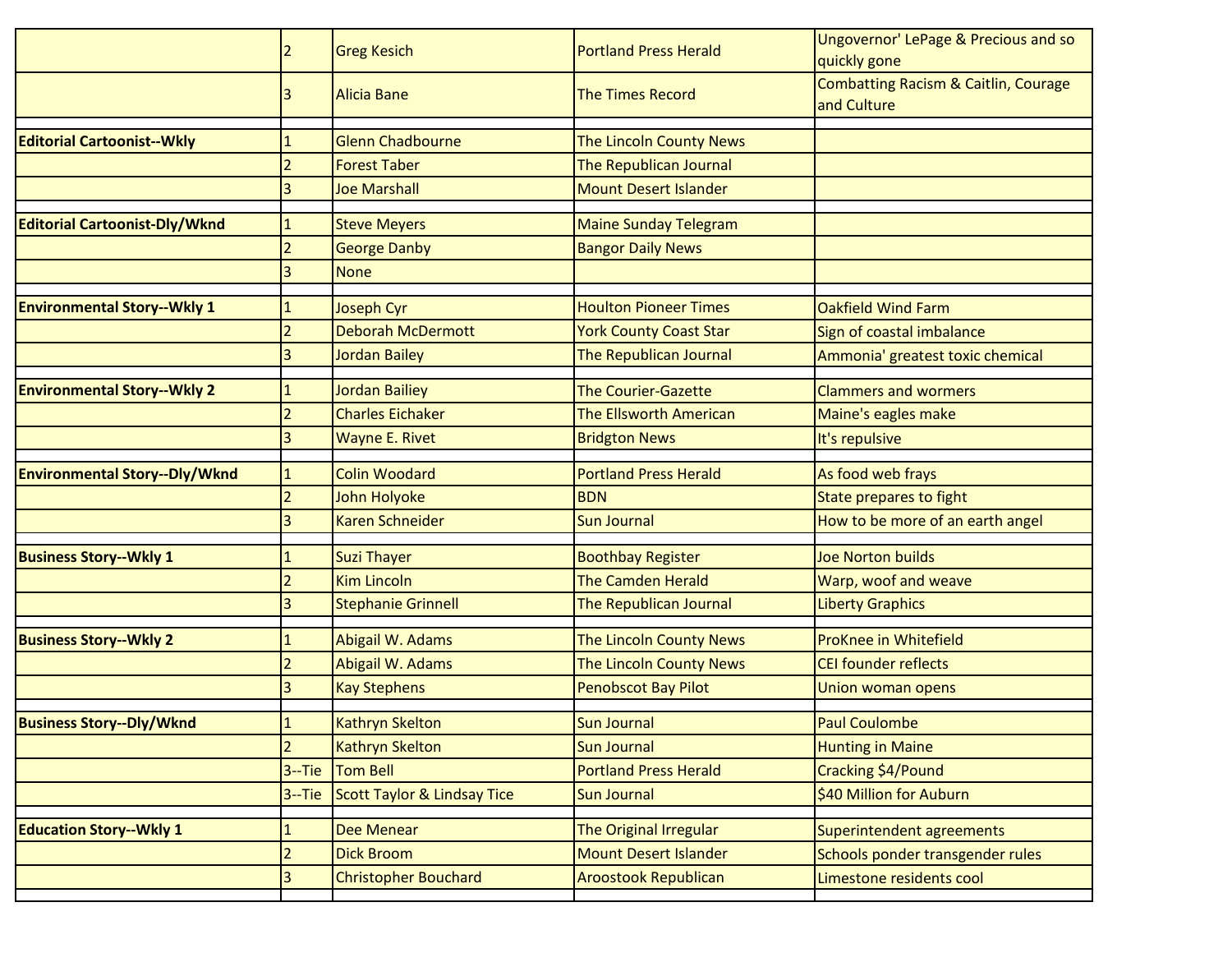| <b>Education Story--Wkly 2</b>   | $\mathbf{1}$   | <b>Lynda Clancy</b>      | <b>Penobscot Pilot</b>                  | Camden Hills High School swamped |
|----------------------------------|----------------|--------------------------|-----------------------------------------|----------------------------------|
|                                  | $\overline{2}$ | Abigail W. Adams         | The Lincoln County News                 | Citizen Quinn' inspires          |
|                                  | 3              | Jessica Potila           | <b>Fiddlehead Focus</b>                 |                                  |
| <b>Education Story--Dly/Wknd</b> |                | <b>Noel Gallagher</b>    | <b>Maine Sunday Telegram</b>            |                                  |
|                                  |                |                          |                                         | New vigor energizes              |
|                                  | $\overline{2}$ | <b>Lindsay Tice</b>      | <b>Sun Journal</b>                      | <b>Mental health crisis</b>      |
|                                  | 3              | <b>Bonnie Washuk</b>     | <b>Sun Journal</b>                      | <b>Testing backlash</b>          |
| <b>Health Story--Wkly 1</b>      |                | <b>Ben Holbrook</b>      | The Republican Journal                  | <b>Waldo County Forum</b>        |
|                                  | 2              | <b>Anthony Brino</b>     | <b>The Star Herald</b>                  | <b>Breathing Free</b>            |
|                                  | 3              | <b>Deborah McDermott</b> | <b>York Weekly</b>                      | <b>Robotics Revolution</b>       |
| <b>Health Story--Wkly 2</b>      | $\mathbf{1}$   | <b>Kim Lincoln</b>       | <b>The Courier-Gazette</b>              | <b>Perfect Storm</b>             |
|                                  | $\overline{2}$ | Naomi Schalit            | <b>Maine Center for Public Interest</b> | Danger: Lead Paint               |
|                                  |                | <b>Abigail Adams</b>     | The Lincoln County News                 | Lincoln County's Secret Weapon   |
|                                  |                |                          |                                         |                                  |
| <b>Health Story--Dly/Wknd</b>    | $\mathbf{1}$   | <b>Lindsay Tice</b>      | <b>Sun Journal</b>                      | <b>Maine's Medical Wonders</b>   |
|                                  | $\overline{2}$ | Erin Rhoda               | <b>Bangor Daily News</b>                | <b>Garrett Brown</b>             |
|                                  | 3              | <b>Lindsay Tice</b>      | <b>Sun Journal</b>                      | <b>Mentally Ill inmates</b>      |
|                                  |                |                          |                                         |                                  |
| <b>SPORTS--DONE</b>              |                |                          |                                         |                                  |
| <b>Game Story--Wkly 1</b>        | $\mathbf{1}$   | <b>Carl Pepin</b>        | <b>York County Coast Star</b>           | Cluff's clutch catch             |
|                                  | $\overline{2}$ | <b>Amanat Khullar</b>    | <b>Mount Desert Islander</b>            | MDI embraces 'unified' team      |
|                                  | 3              | <b>Ken Waltz</b>         | <b>The Camden Herald</b>                | <b>Stunning finish: Rams</b>     |
| <b>Game Story--Wkly 2</b>        |                | <b>Mark Haskell</b>      | <b>The Courier-Gazette</b>              | Mariners use long-range barrage  |
|                                  | 2              | <b>Ken Waltz</b>         | <b>The Courier-Gazette</b>              | <b>Blast from past</b>           |
|                                  | 3              | <b>Taylor Vortherms</b>  | The Ellsworth American                  | <b>Ellsworth boys swim</b>       |
| <b>Game Story--Dly/Wknd</b>      | $\mathbf{1}$   | <b>Steve Craig</b>       | <b>Maine Sunday Telegram</b>            | Clippers perform an encore       |
|                                  | $\overline{2}$ | <b>Kevin C. Mills</b>    | <b>Sun Journal</b>                      | Lewiston celebrates state title  |
|                                  | 3              | <b>Wil Kramlich</b>      | <b>Sun Journal</b>                      | Forever <sub>21</sub>            |
|                                  |                |                          |                                         |                                  |
| <b>Sports News Story--Wkly 1</b> | $\mathbf{1}$   | Don Eno                  | <b>St. John Valley Times</b>            | Conflicts at Can-Am              |
|                                  | $\overline{2}$ | <b>Mark Haskell</b>      | The Camden Herald                       | Pickleball                       |
|                                  | 3              | <b>Mark Haskell</b>      | The Republican Journal                  | <b>Five-class format</b>         |
| <b>Sports News Story--Wkly 2</b> | $\mathbf{1}$   | <b>Ron Hawkes</b>        | <b>Penobscot Bay Pilot</b>              | How and why                      |
|                                  | 2              | <b>Taylor Vortherms</b>  | The Ellsworth American                  | <b>Beardsleys leaving</b>        |
|                                  | 3              | <b>Wayne E. Rivet</b>    | <b>The Bridgton News</b>                | The jump                         |
|                                  |                |                          |                                         |                                  |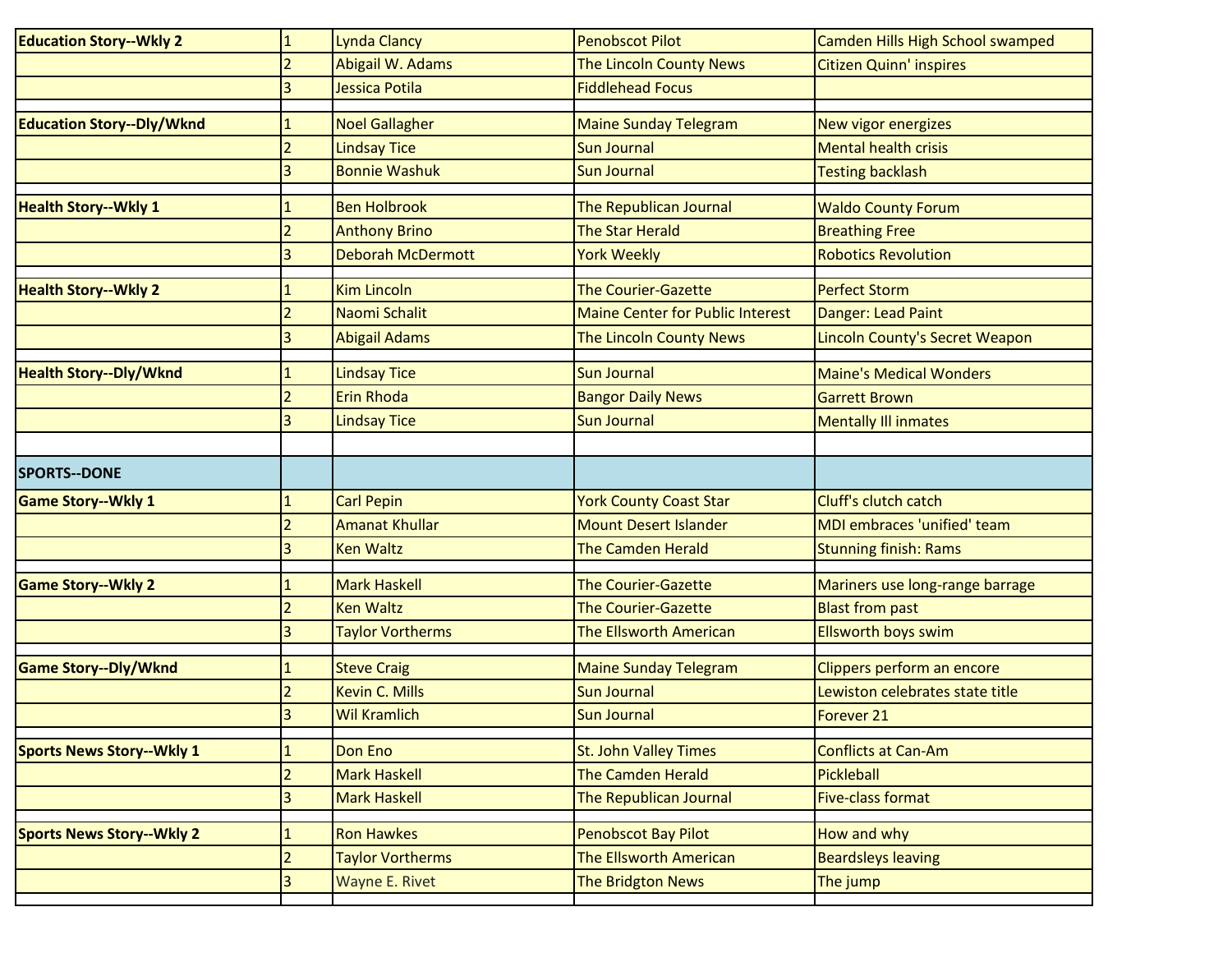| <b>Sports News Story--Dly/Wknd</b>  | $\mathbf{1}$   | <b>Pete Warner</b>                                      | <b>Bangor Daily News</b>     | A gray matter                  |
|-------------------------------------|----------------|---------------------------------------------------------|------------------------------|--------------------------------|
|                                     | $\overline{2}$ | <b>Kevin C. Mills</b>                                   | <b>Sun Journal</b>           | <b>Island games</b>            |
|                                     | 3              | Glenn Jordan                                            | <b>Maine Sunday Telegram</b> | <b>Runners bolt</b>            |
| <b>Sports Profile--Wkly 1</b>       |                | <b>Holly Vanorse Spicer</b>                             | <b>The Camden Herald</b>     | <b>Turner builds dream</b>     |
|                                     | $\overline{a}$ | Jay Pinsonnault                                         | <b>York Weekly</b>           | Milestone victory              |
|                                     | 3              | <b>Dee Menear</b>                                       | The Orriginal Irregular      | From fighter to champion       |
| <b>Sports Profile--Wkly 2</b>       |                | <b>Taylor Vortherms</b>                                 | The Ellsworth American       | <b>Ellsworth's Robin Emery</b> |
|                                     | 2              | <b>Mark Haskell</b>                                     | <b>The Courier-Gazette</b>   | <b>Battling cancer</b>         |
|                                     | 3              | <b>Paula Roberts</b>                                    | The Lincoln County News      | From scrawny to hulk           |
| <b>Sports Profile--Dly/Wknd</b>     | 1              | <b>Wil Kramlich</b>                                     | <b>Sun Journal</b>           | Mister 700                     |
|                                     | $\overline{2}$ | <b>Deirdre Fleming</b>                                  | <b>Maine Sunday Telegram</b> | In a clear space               |
|                                     | 3              | <b>Kalle Oakes</b>                                      | <b>Sun Journal</b>           | The engine that could          |
| <b>Sports Columnist--Wkly</b>       | 1              | <b>Ken Waltz</b>                                        | <b>The Courier-Gazette</b>   |                                |
|                                     | $\overline{2}$ | <b>Mark Haskell</b>                                     | <b>The Camden Herald</b>     |                                |
|                                     | 3              | <b>Mark Haskell</b>                                     | <b>The Courier-Gazette</b>   |                                |
| <b>Sports Columnist--Dly/Wknd</b>   | $\mathbf{1}$   | <b>Kevin Thomas</b>                                     | <b>Portland Press Herald</b> |                                |
|                                     | $\overline{a}$ | <b>Mike Lowe</b>                                        | <b>Portland Press Herald</b> |                                |
|                                     | 3              | John Holyoke                                            | <b>Bangor Daily News</b>     |                                |
| <b>Sports Page Design--Wkly 1</b>   | 1              | <b>Ken Waltz</b>                                        | The Republican Journal       |                                |
|                                     | $\overline{2}$ | Jeremiah Savage                                         | The Weekly Packet            |                                |
|                                     | 3              | <b>Jay Pinsonnault</b>                                  | <b>York Weekly</b>           |                                |
| <b>Sports Page Design--Wkly 2</b>   |                | <b>Ken Waltz</b>                                        | <b>The Courier-Gazette</b>   |                                |
|                                     | $\overline{2}$ | <b>Ken Waltz</b>                                        | <b>The Courier-Gazette</b>   |                                |
|                                     | 3              | <b>Ken Waltz</b>                                        | <b>The Courier-Gazette</b>   |                                |
| <b>Sports Page Design--Dly/Wknd</b> | 1              | <b>Justin Pelletier</b>                                 | <b>Sun Journal</b>           |                                |
|                                     | 2              | <b>Justin Pelletier</b>                                 | <b>Sun Journal</b>           |                                |
|                                     | 3              | <b>Joe Grant</b>                                        | <b>Maine Sunday Telegram</b> |                                |
| <b>Sports Section--Wkly</b>         |                | Ken Waltz, Mark Haskell, Holly<br><b>Vanorse Spicer</b> | <b>The Courier-Gazette</b>   |                                |
|                                     |                | Ken Waltz, Mark Haskell, Holly<br><b>Vanorse Spicer</b> | <b>The Camden Herald</b>     |                                |
|                                     |                | Ken Waltz, Mark Haskell, Holly<br><b>Vanorse Spicer</b> | The Republican Journal       |                                |
|                                     |                |                                                         |                              |                                |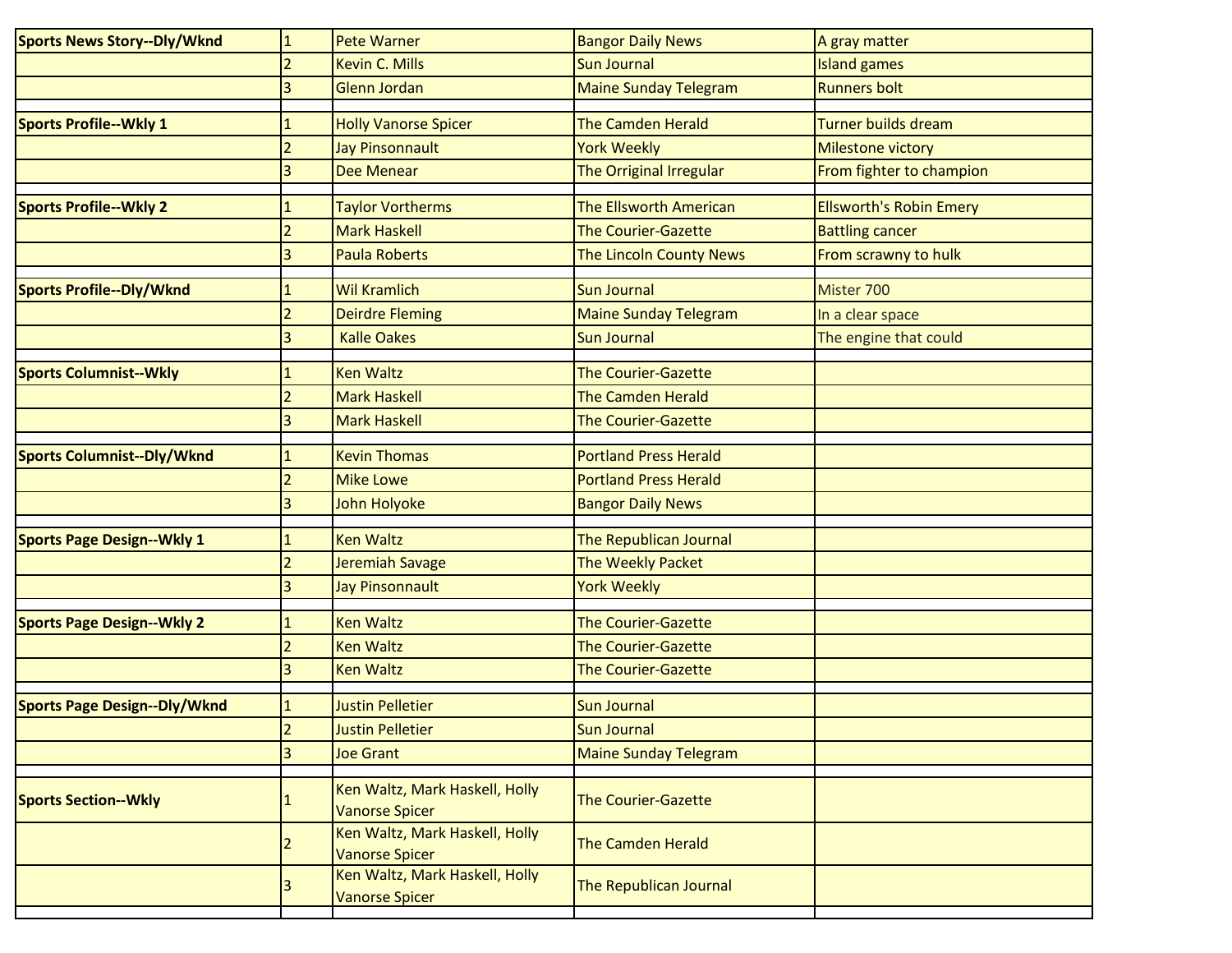| <b>Sports Section--Dly/Wknd</b>          | $\mathbf{1}$            | <b>Staff</b>                                           | <b>Maine Sunday Telegram</b>                         |  |
|------------------------------------------|-------------------------|--------------------------------------------------------|------------------------------------------------------|--|
|                                          | 2                       | <b>Staff</b>                                           | Kennebec Journal                                     |  |
|                                          | 3                       | <b>Staff</b>                                           | <b>Morning Sentinel</b>                              |  |
|                                          |                         |                                                        |                                                      |  |
| <b>SPECIAL AWARDS</b>                    |                         |                                                        |                                                      |  |
| <b>Freedom of Information--Wkly</b>      | $\mathbf{1}$            | <b>Staff</b>                                           | <b>Mount Desert Islander</b>                         |  |
|                                          | $\overline{2}$          | <b>Staff</b>                                           | <b>The Courier-Gazette</b>                           |  |
|                                          | 3                       | X                                                      | χ                                                    |  |
|                                          |                         |                                                        |                                                      |  |
| <b>Freedom of Information-- Dly/Wknd</b> | $\mathbf{1}$            | <b>Staff</b>                                           | <b>Sun Journal</b>                                   |  |
|                                          |                         | <b>Joe Lawlor</b>                                      | <b>Portland Press Herald</b>                         |  |
|                                          | $\overline{3}$          | $\pmb{\mathsf{X}}$                                     | Χ                                                    |  |
| <b>Gen Excellence Advertising--Wkly</b>  | $\mathbf{1}$            | <b>Staff</b>                                           | The Camden Herald                                    |  |
|                                          | $\overline{2}$          | <b>Staff</b>                                           | <b>Mount Desert Islander</b>                         |  |
|                                          |                         | Heidi Murphy, Bob Gray, Dee<br>Menear, Melanie Meldrum | The Original Irregular                               |  |
|                                          |                         |                                                        |                                                      |  |
| Dly/Wknd                                 | $\mathbf{1}$            | <b>Staff</b><br><b>Staff</b>                           | The Portland Press Herald<br><b>The Times Record</b> |  |
|                                          | $\overline{2}$          |                                                        |                                                      |  |
|                                          | 3                       | <b>Staff</b>                                           | Journal Tribune                                      |  |
| <b>Gen Excellence Digital--Wkly</b>      | $\mathbf{1}$            | $\pmb{\mathsf{X}}$                                     | <b>Boothbay Register</b>                             |  |
|                                          | $\overline{2}$          | $\boldsymbol{\mathsf{X}}$                              | <b>Wiscasset Newspaper</b>                           |  |
|                                          | 3                       | X                                                      | <b>The Ellsworth American</b>                        |  |
| <b>Gen Excellence Digital--Dly/Wknd</b>  | $\mathbf{1}$            | X                                                      | <b>Bangor Daily News</b>                             |  |
|                                          | $\overline{2}$          | X                                                      | <b>Portland Press Herald</b>                         |  |
|                                          | $\overline{3}$          | X                                                      | <b>Sun Journal</b>                                   |  |
|                                          |                         |                                                        |                                                      |  |
| <b>Gen Excellence Print--Wkly 1</b>      | $\mathbf{1}$            | X                                                      | <b>Mount Desert Islander</b>                         |  |
|                                          | $\overline{2}$          | $\boldsymbol{\mathsf{X}}$                              | The Republican Journal                               |  |
|                                          | $\overline{\mathbf{3}}$ | $\mathsf X$                                            | <b>Boothbay Register</b>                             |  |
| <b>Gen Excellence Print--Wkly 2</b>      | $\mathbf{1}$            | $\boldsymbol{\mathsf{X}}$                              | The Courier-Gazette                                  |  |
|                                          | $\overline{2}$          | $\boldsymbol{\mathsf{X}}$                              | The Ellsworth American                               |  |
|                                          | $\overline{3}$          | $\boldsymbol{\mathsf{X}}$                              | The Lincoln County News                              |  |
|                                          |                         |                                                        |                                                      |  |
|                                          |                         |                                                        |                                                      |  |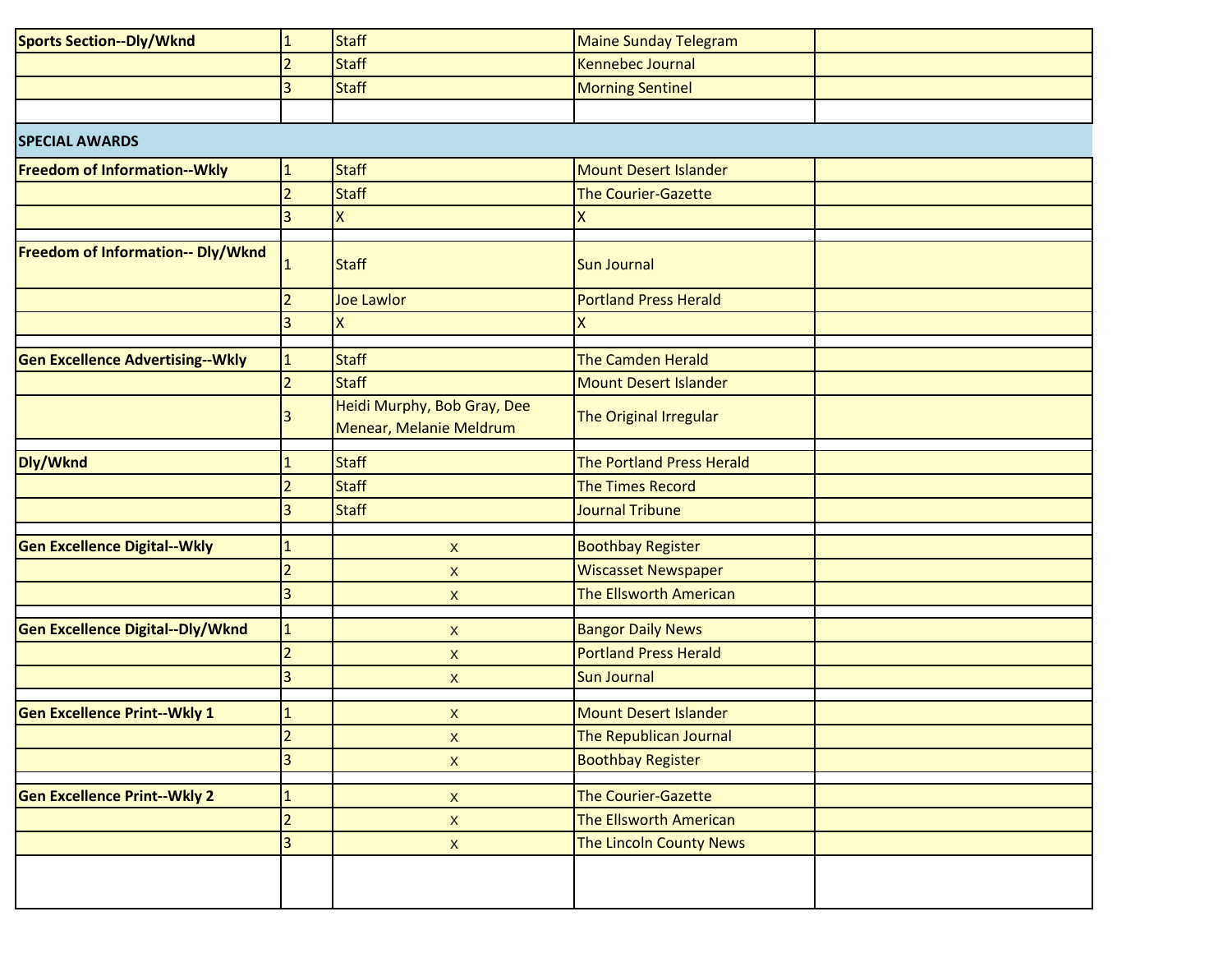| <b>Gen Excellence Print--Dly</b>  |  | <b>Bangor Daily News</b>     |  |
|-----------------------------------|--|------------------------------|--|
|                                   |  | Kennebec Journal             |  |
|                                   |  | <b>Portland Press Herald</b> |  |
|                                   |  |                              |  |
| <b>Gen Excellence Print--Wknd</b> |  | Maine Sunday Telegram        |  |
|                                   |  | <b>Bangor Daily News</b>     |  |
|                                   |  | Morning Sentinel             |  |